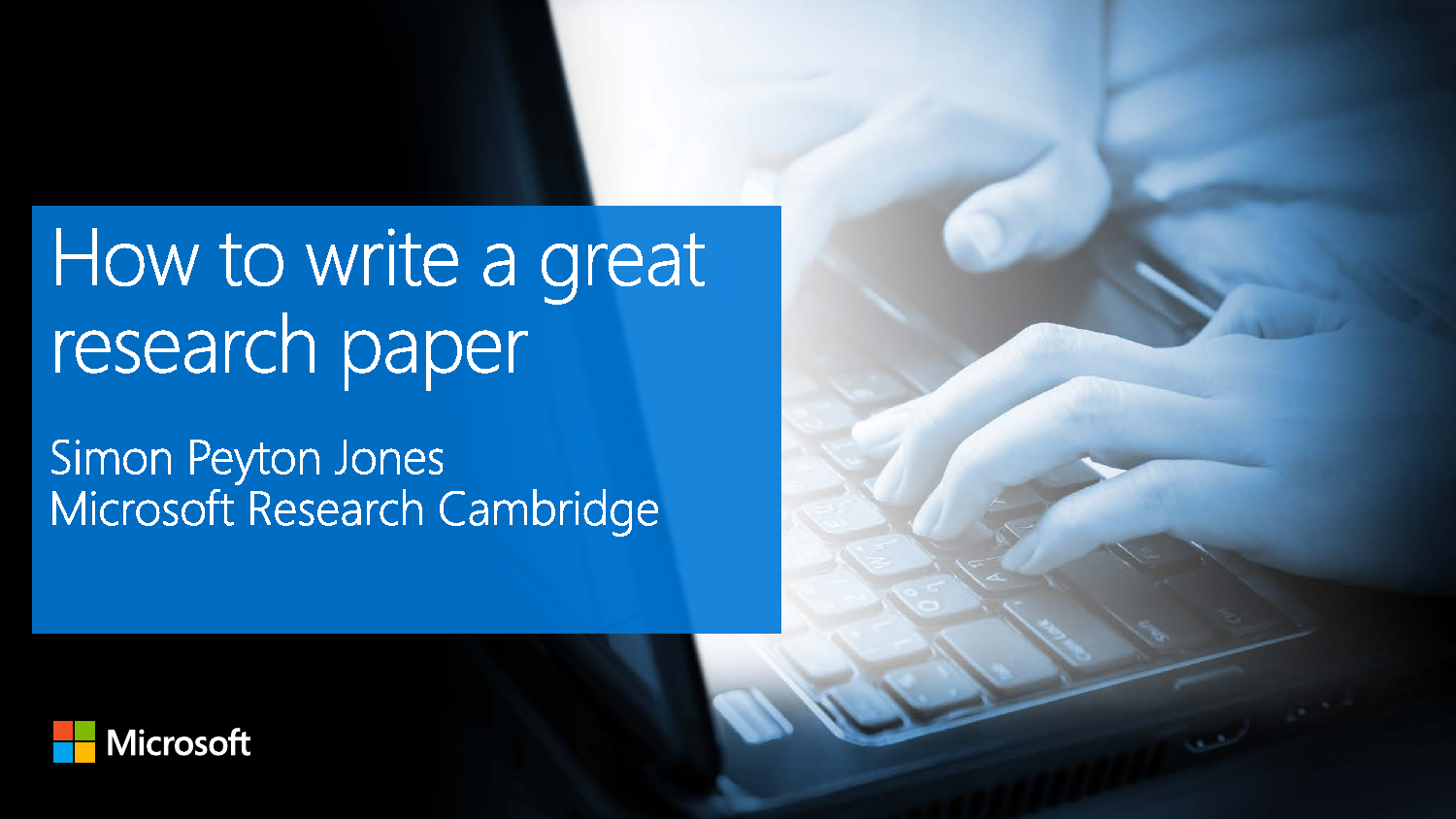# Seven simple, actionable suggestions

that will make your papers better.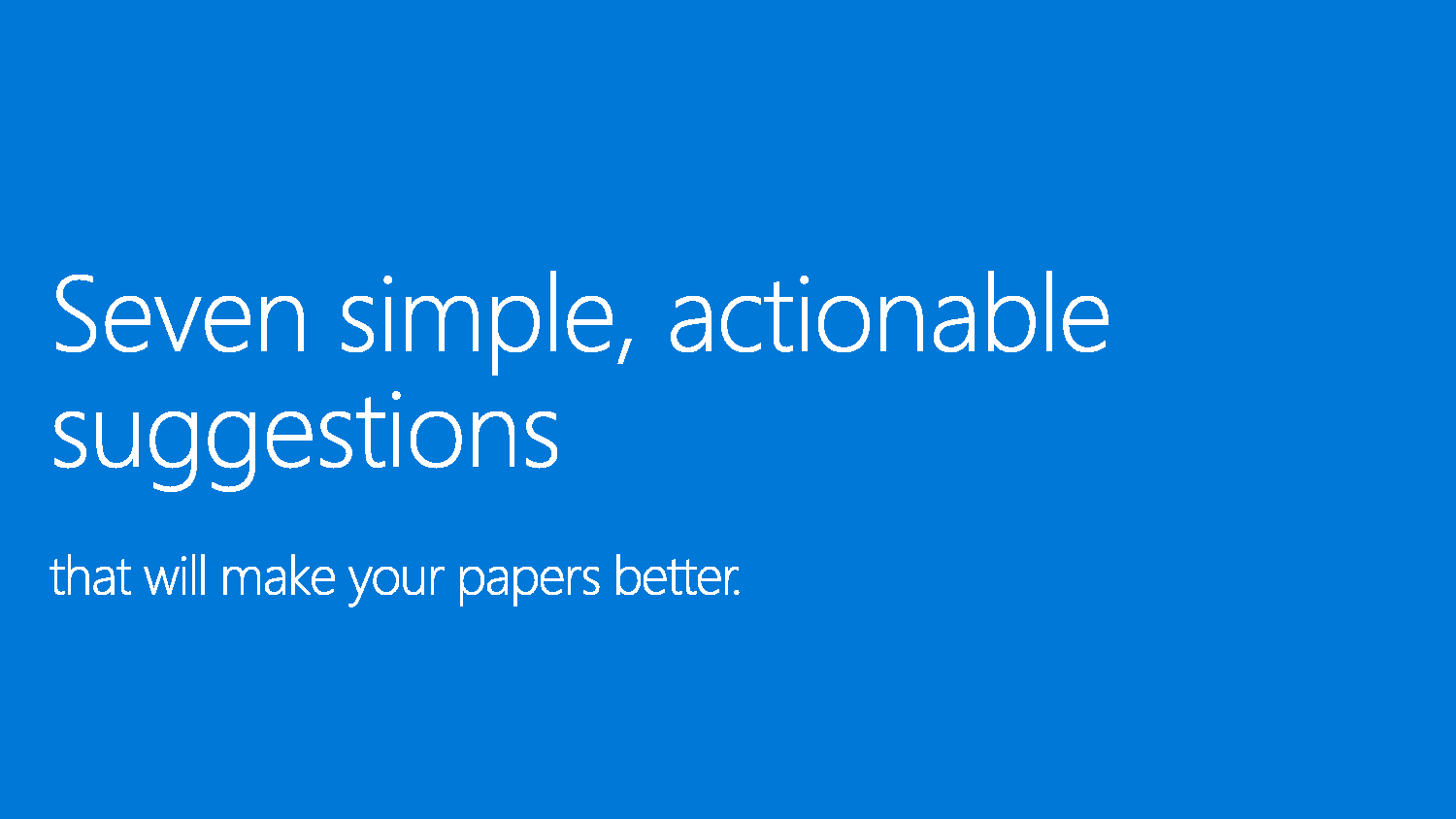## 1. Don't wait: write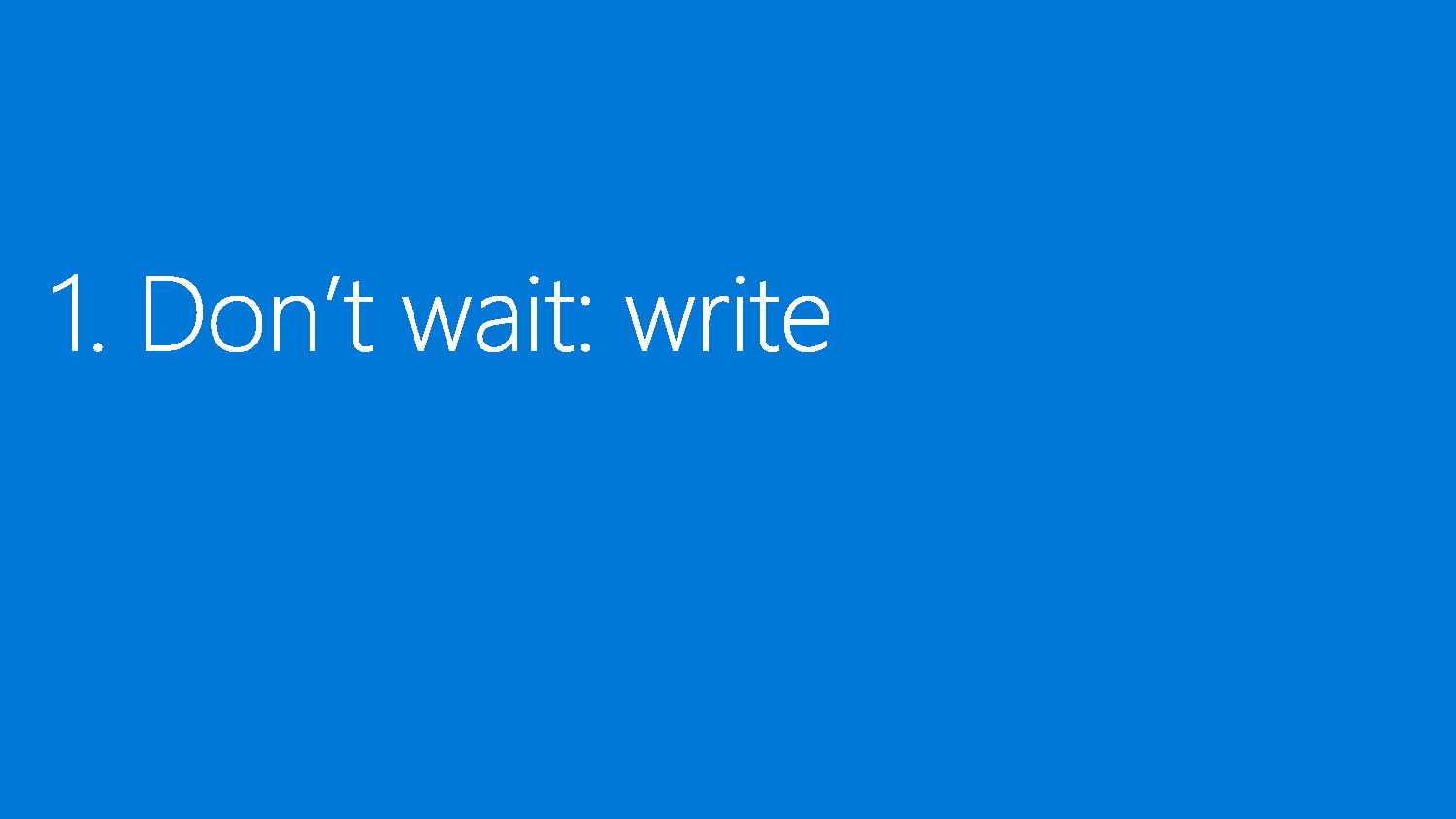## Writing papers: model 1

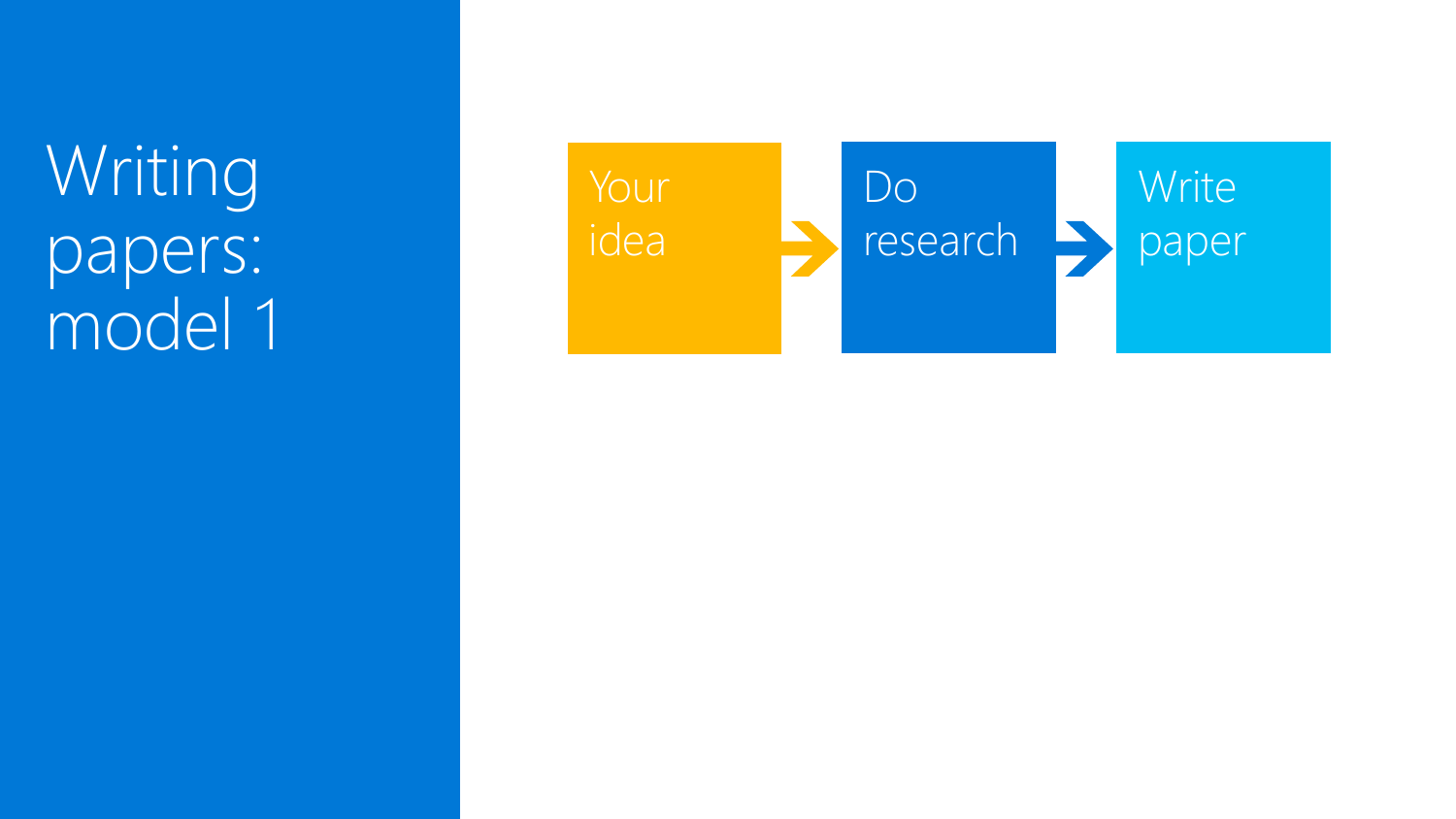## Writing papers: model 2

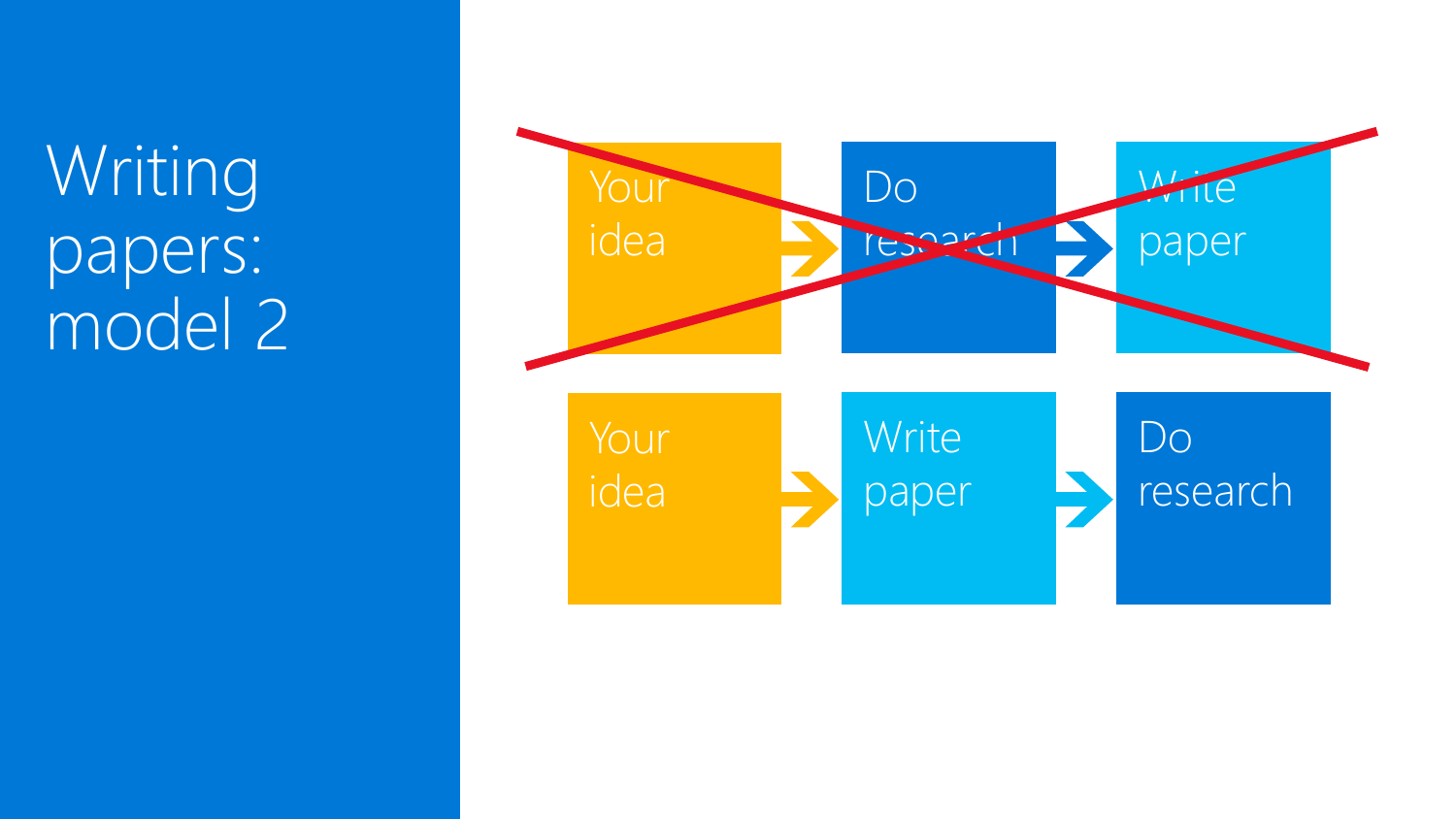### Writing papers: model 2



- Forces us to be clear, focused
- Crystallises what we don't understand
- Opens the way to dialogue with others: reality check, critique, and collaboration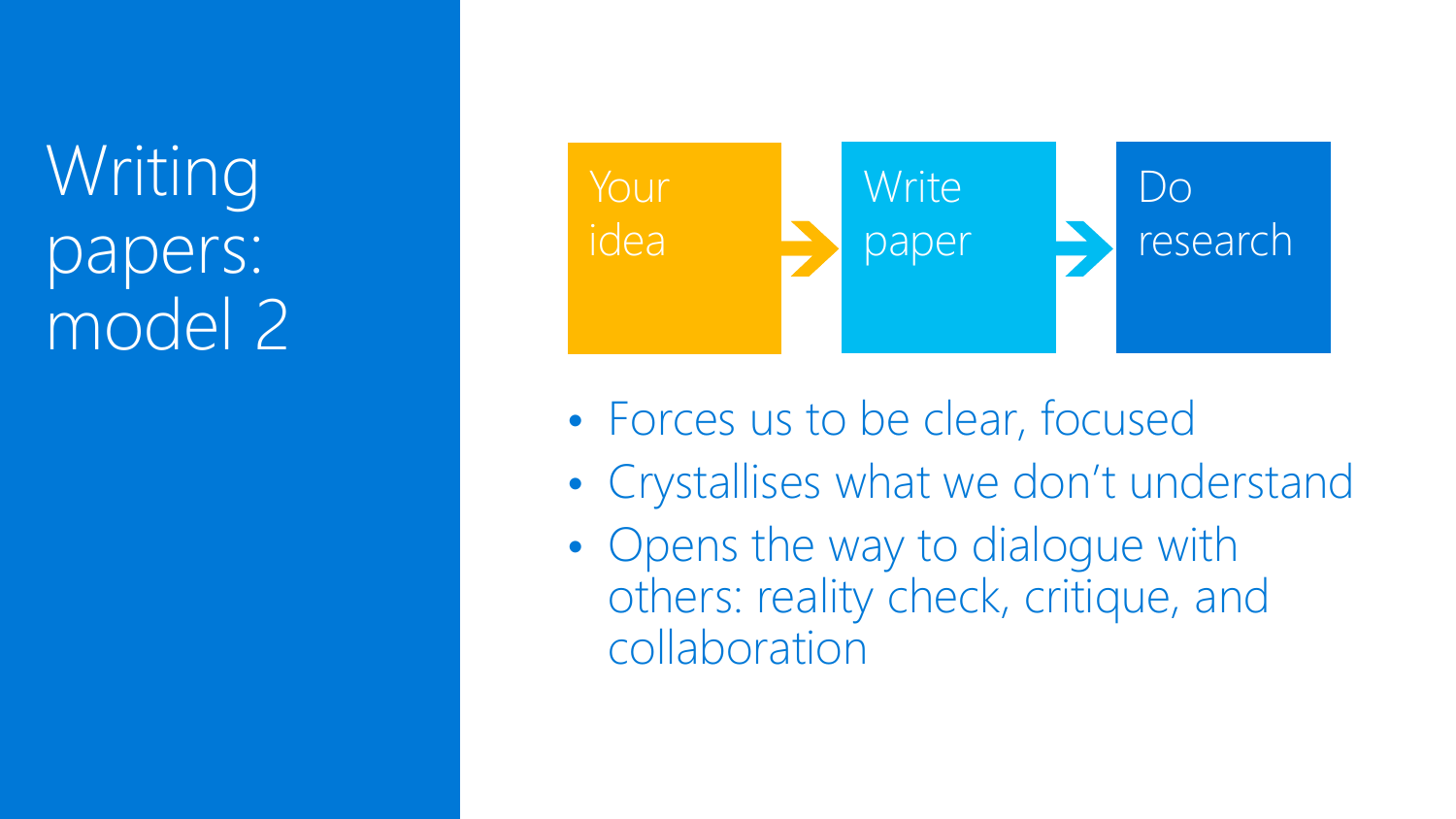## Writing papers: model 2



#### Writing papers is a primary mechanism for doing research (not just for reporting it)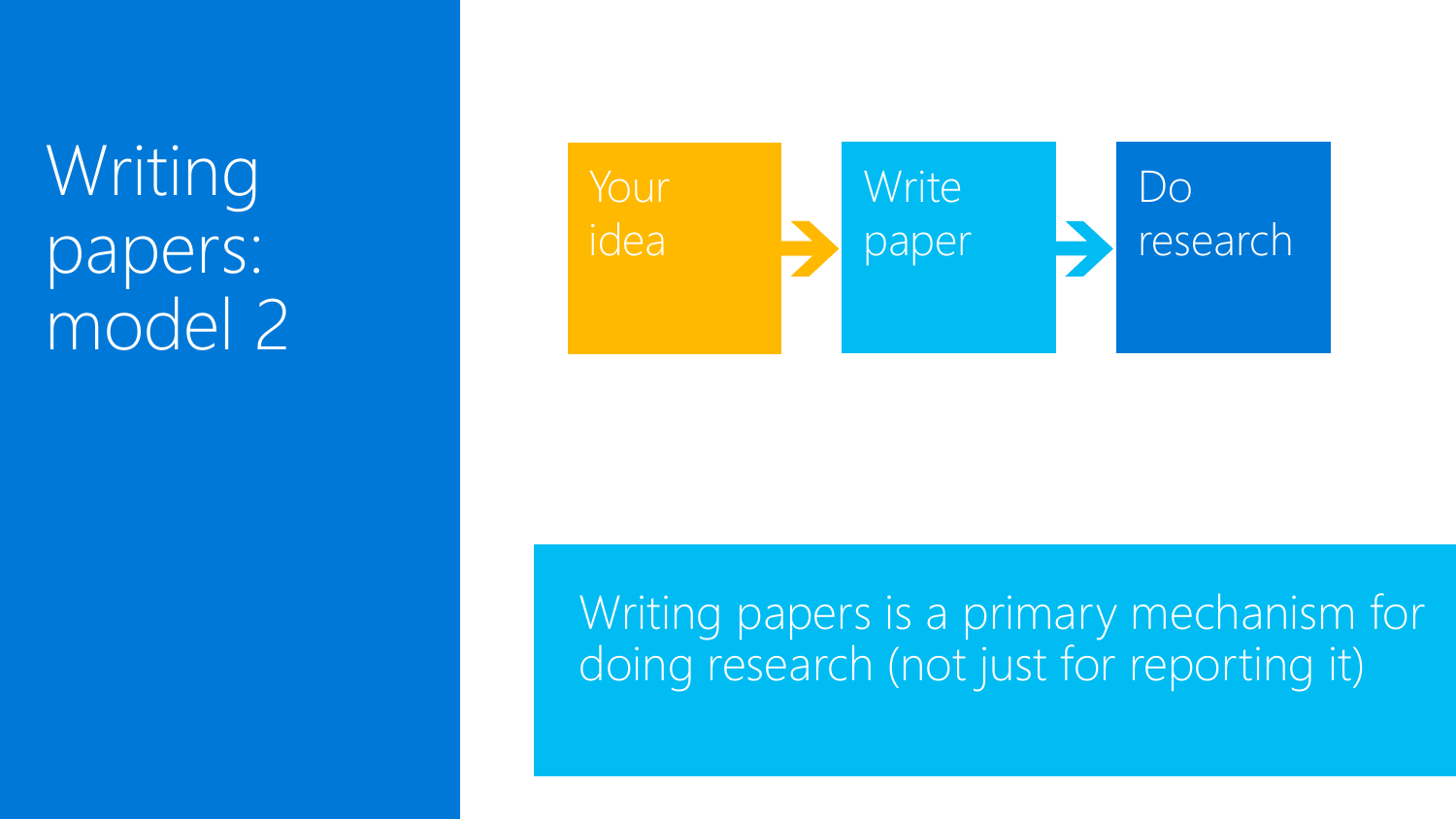# 2. Identify your key idea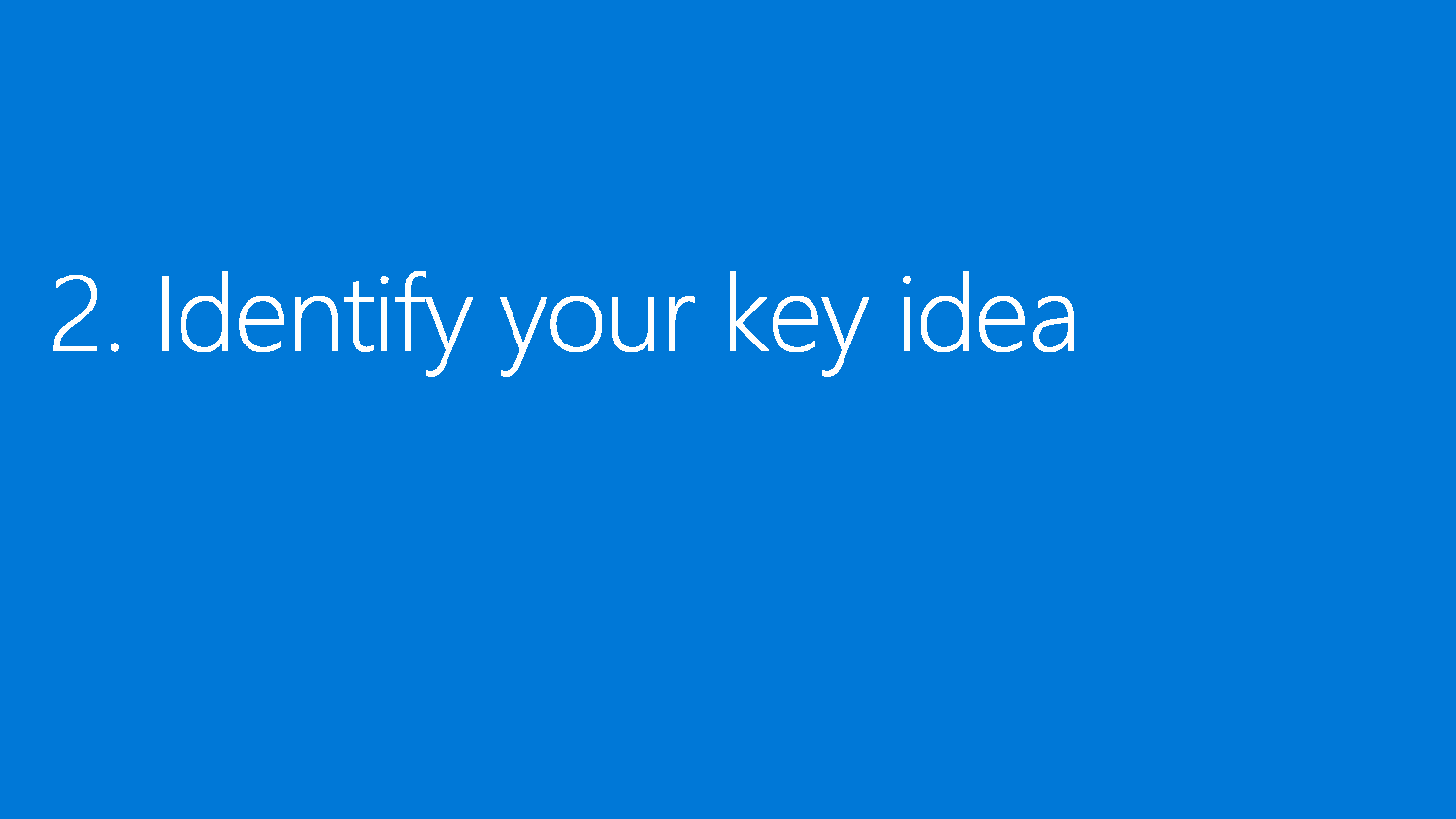Your goal: to convey a useful and re-usable idea

- You want to infect the mind of your reader with your idea, like a virus
- Papers are far more durable than programs (think Mozart)

The greatest ideas are (literally) worthless if you keep them to yourself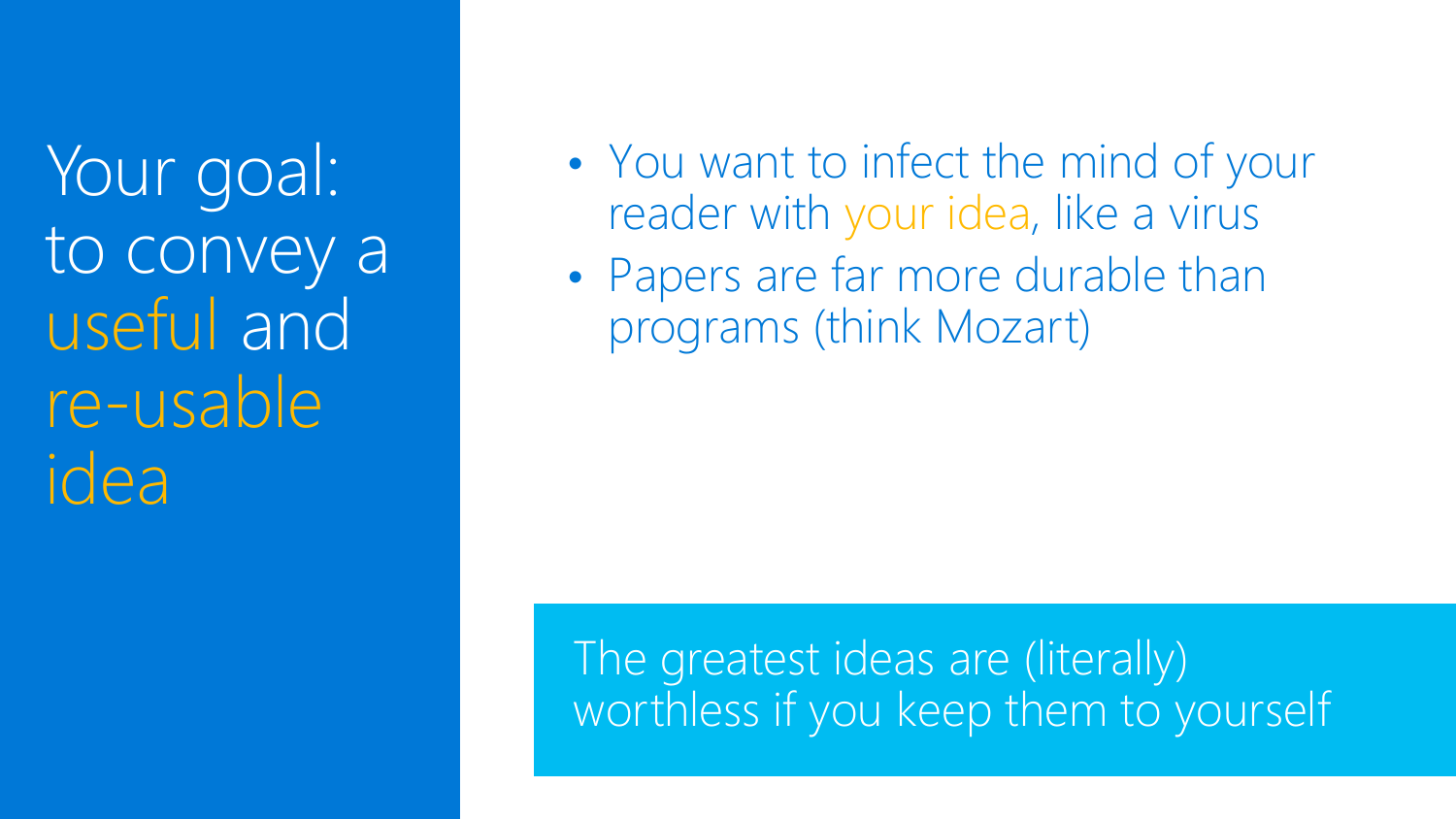#### Do not be intimidated

#### **Fallacy**

You need to have a fantastic idea before you can write a paper. (Everyone else seems to.)

Write a paper, and give a talk, about any idea, no matter how weedy and insignificant it may seem to you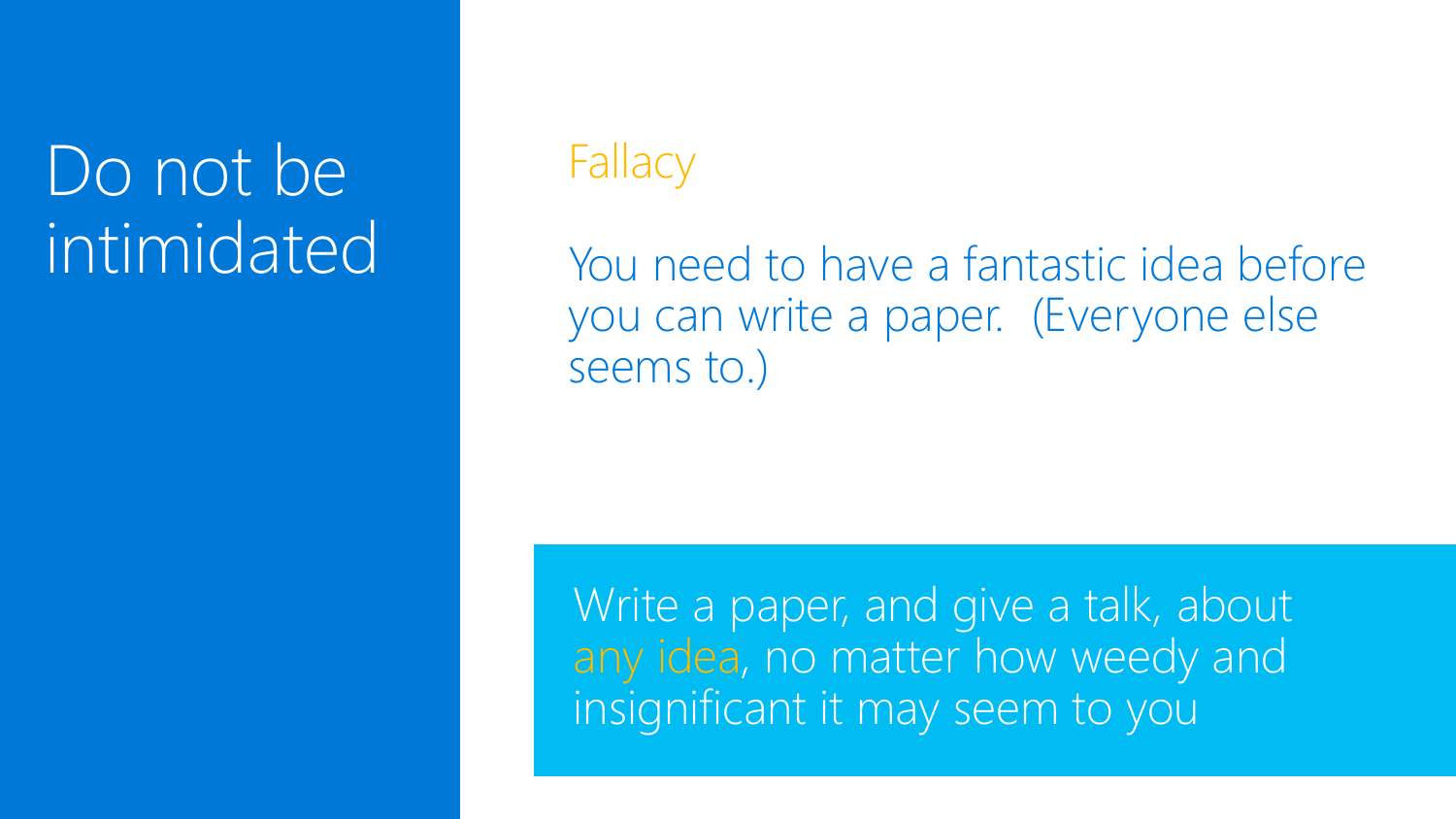### Do not be intimidated

- Writing the paper is how you develop the idea in the first place
- It usually turns out to be more interesting and challenging that it seemed at first

Write a paper, and give a talk, about any idea, no matter how weedy and insignificant it may seem to you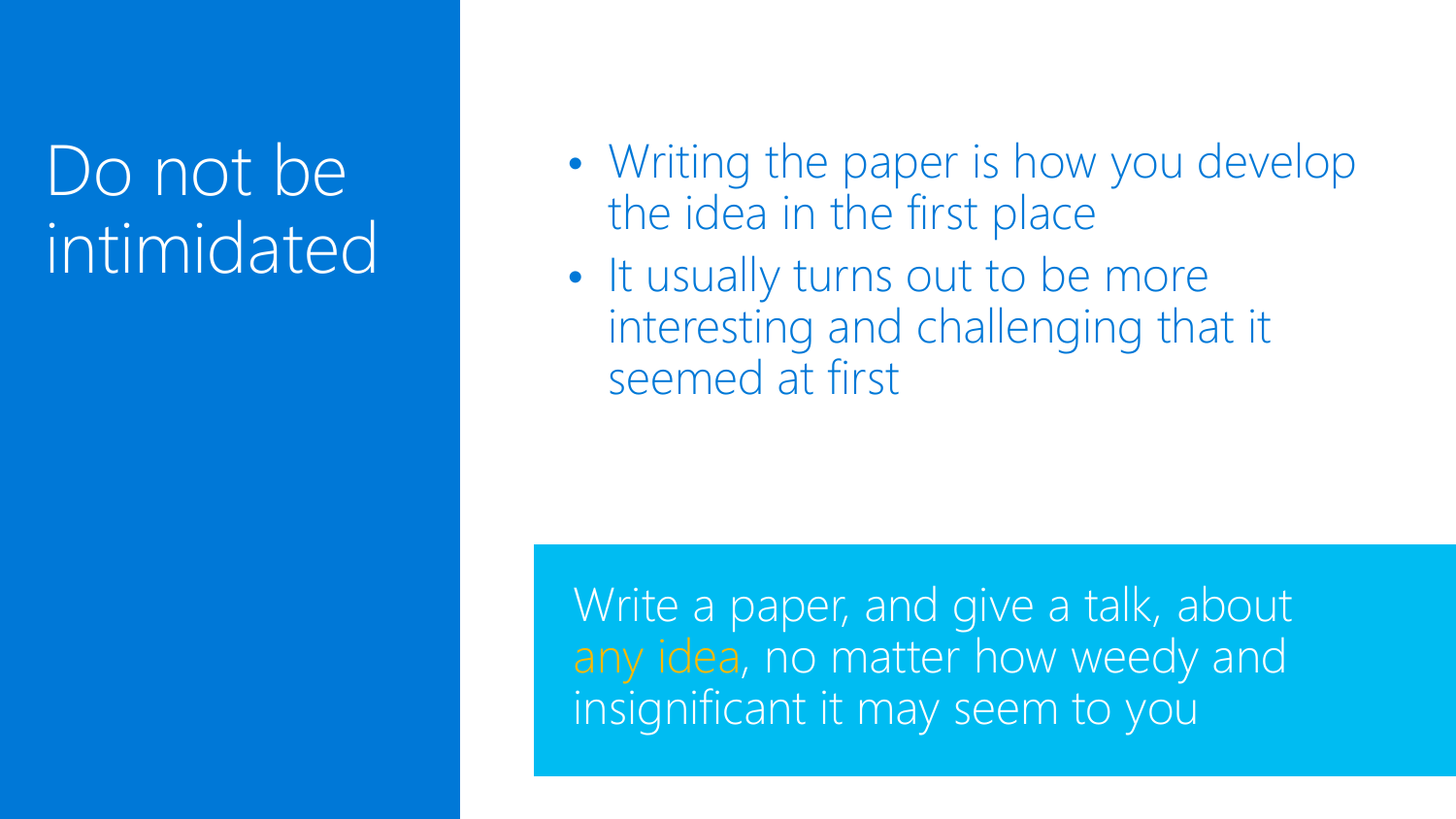### The idea

#### Idea: A re-usable insight, useful to the reader

- Your paper should have just one "ping": one clear, sharp idea
- You may not know exactly what the ping is when you start writing; but you must know when you finish
- If you have lots of ideas, write lots of papers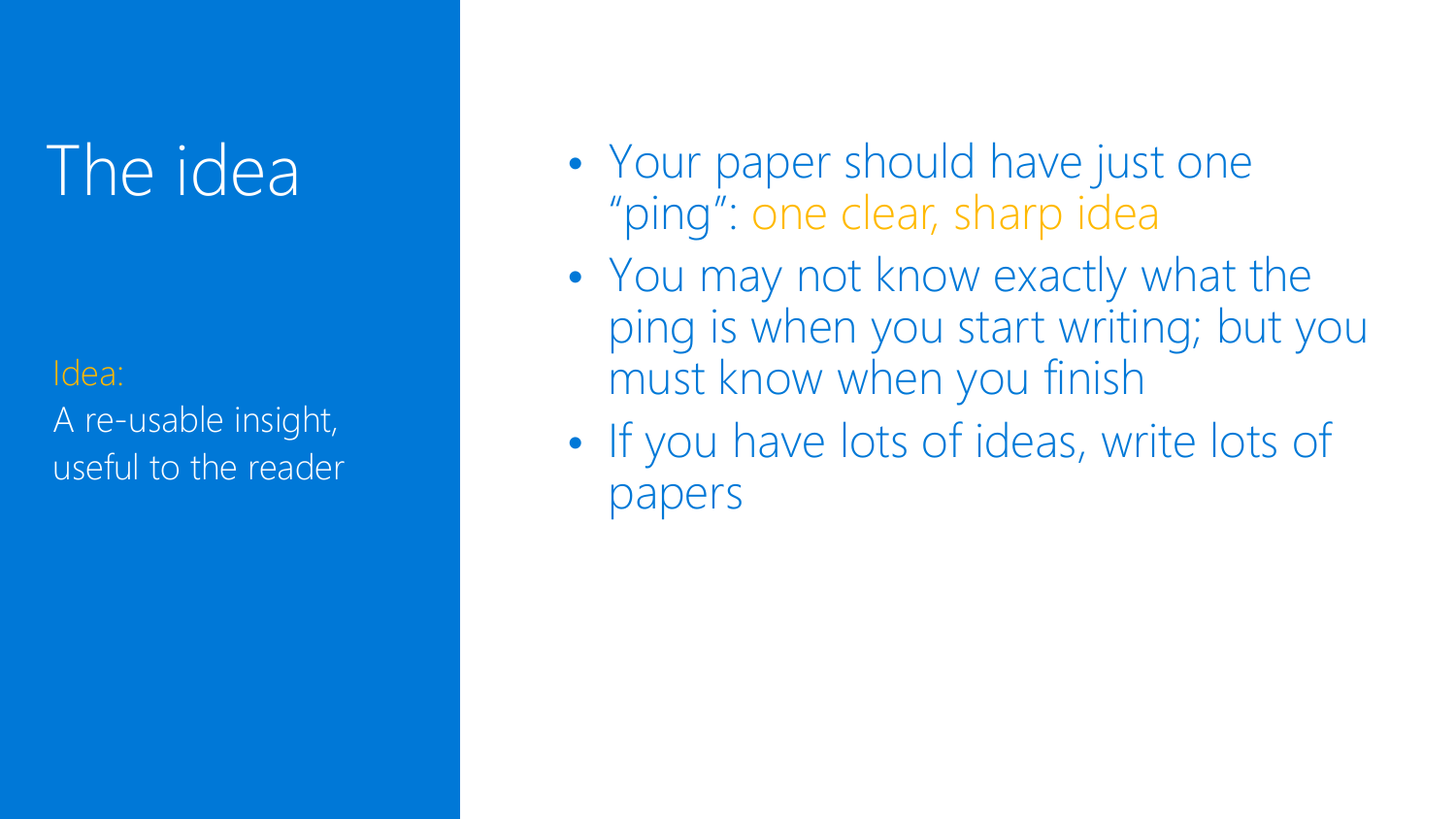## Can you hear the "ping"?



- Many papers contain good ideas, but do not distil what they are.
- Make certain that the reader is in no doubt what the idea is. Be 100% explicit:
	- "The main idea of this paper is...."
	- . "In this section we present the main contributions of the paper."

Thanks to Joe Touch for "one ping"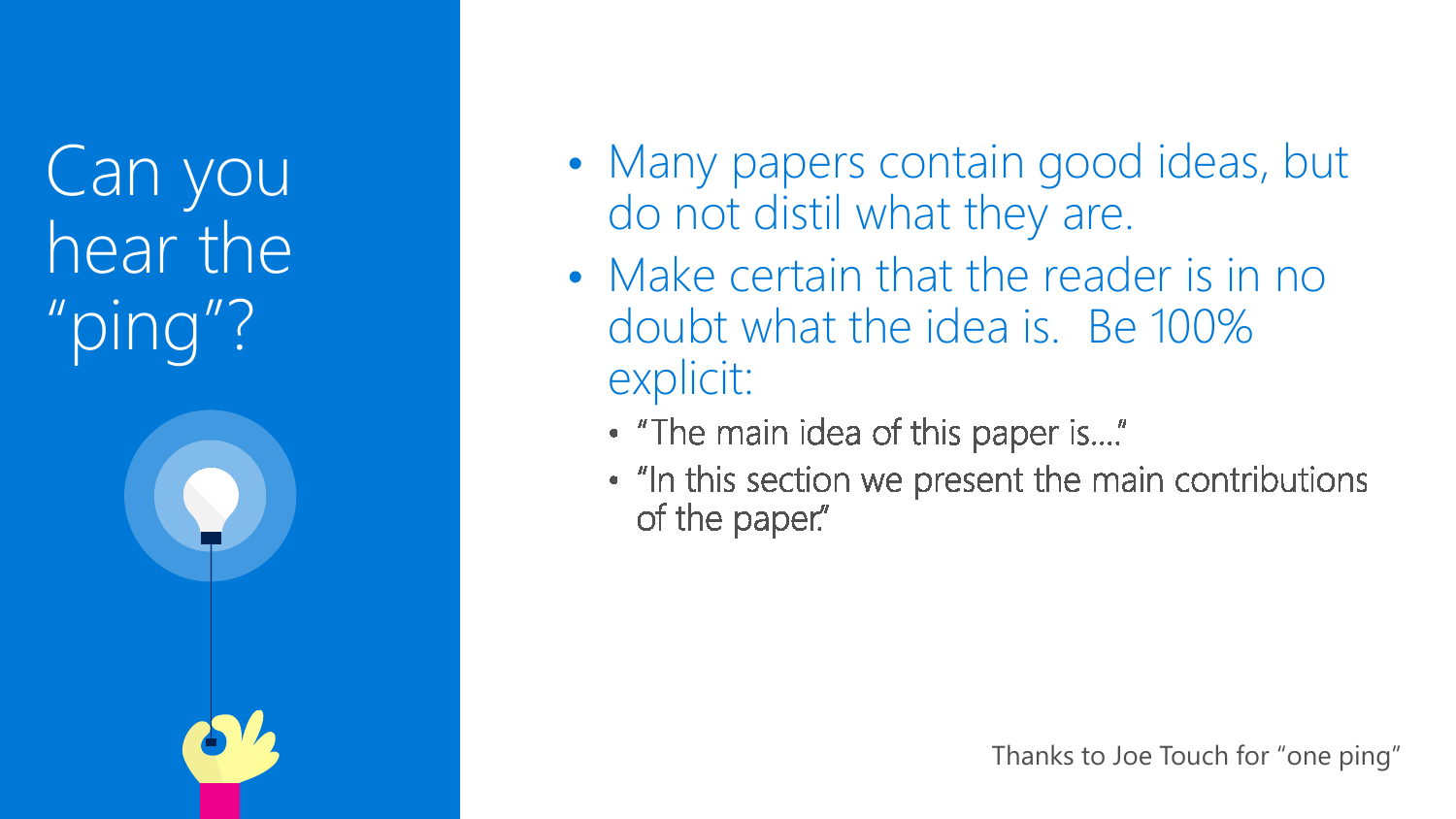# 3. Tell a story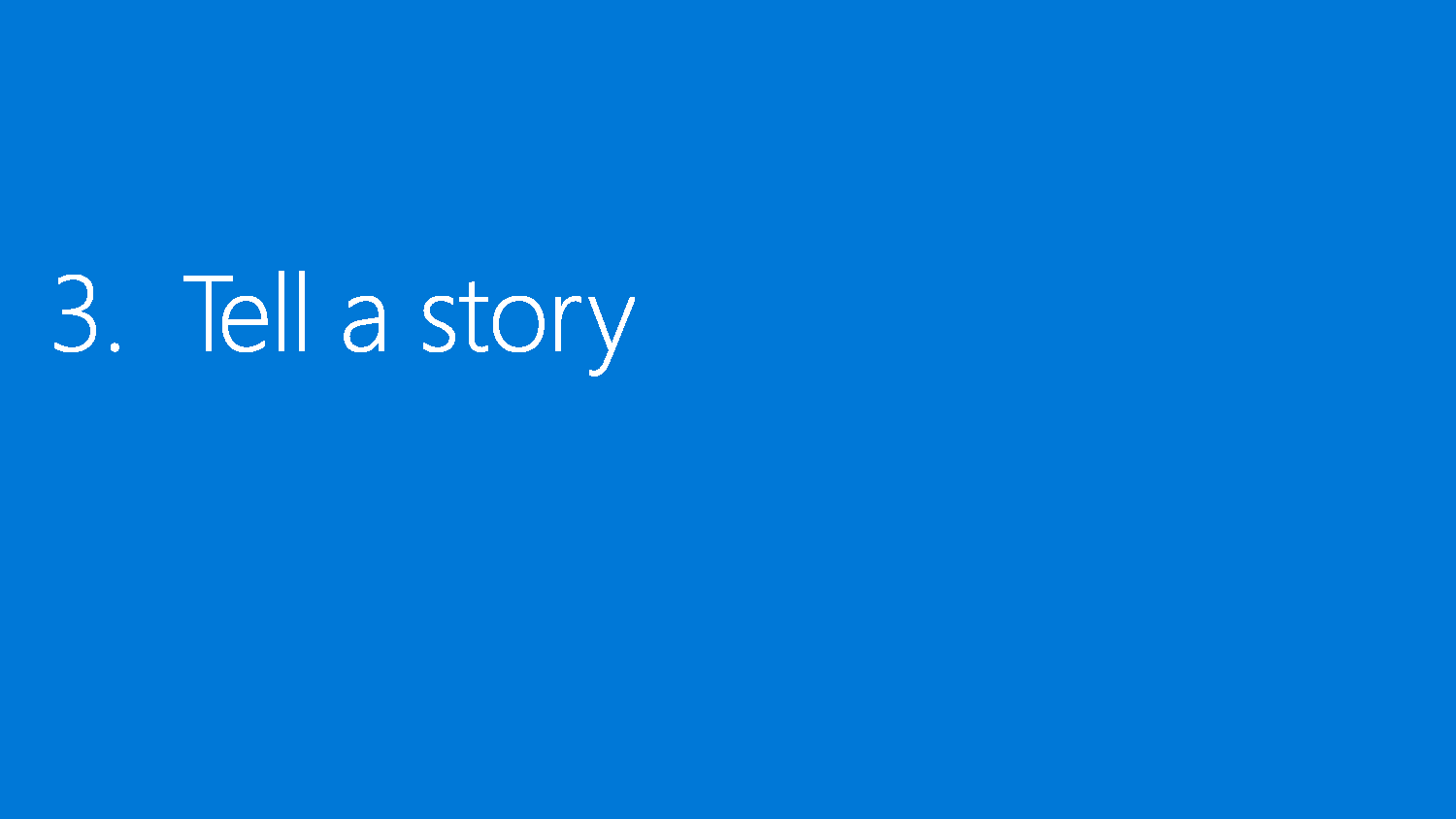#### Your narrative flow

Imagine you are explaining at a whiteboard

- Here is a problem
- It's an interesting problem
- It's an unsolved problem
- Here is my idea
- My idea works (details, data)
- Here's how my idea compares to other people's approaches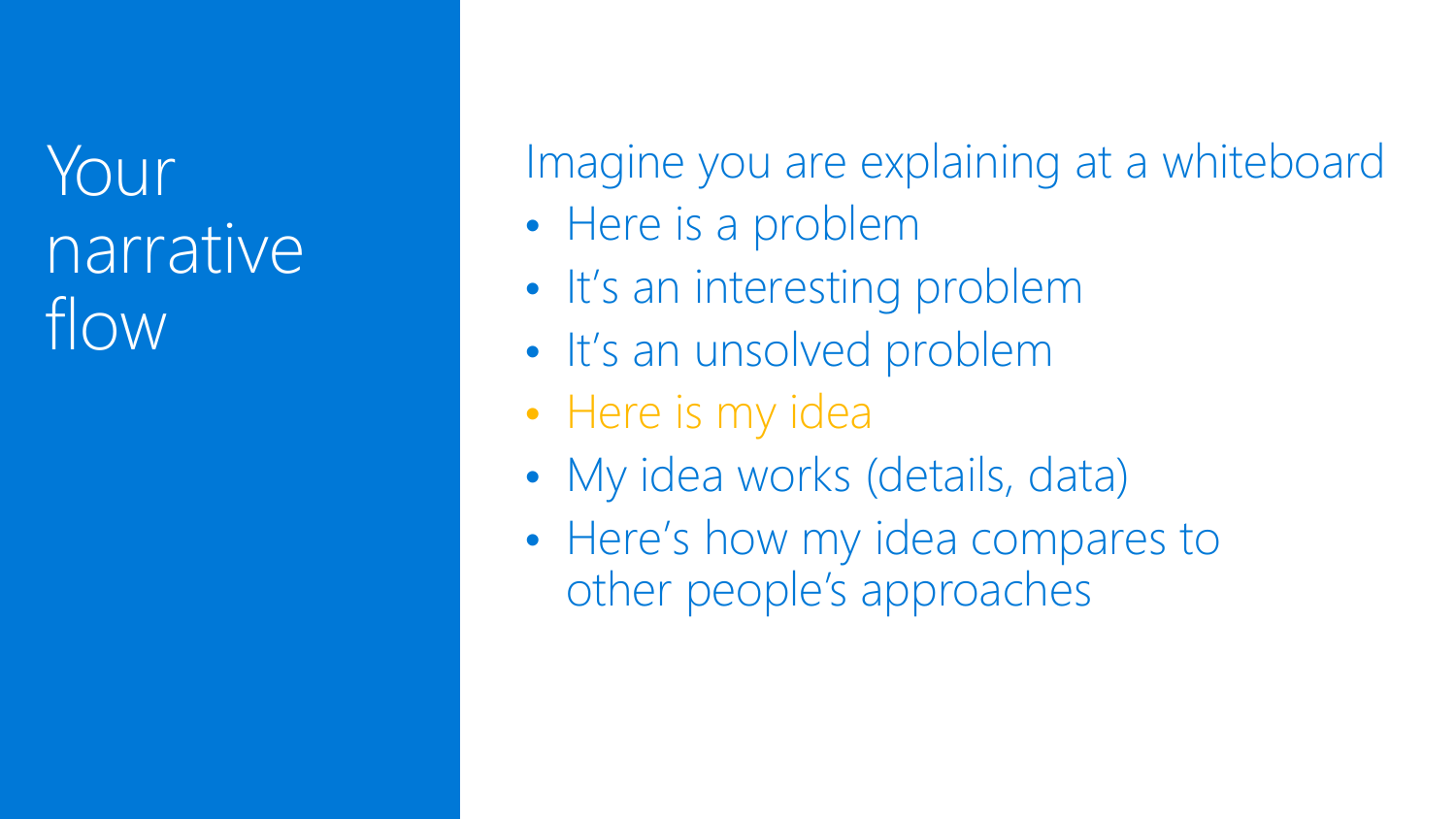### Structure (conference paper)

#### • Title (1000 readers)

- Abstract (4 sentences, 100 readers)
- Introduction (1 page, 100 readers)
- The problem (1 page, 10 readers)
- My idea (2 pages, 10 readers)
- The details (5 pages, 3 readers)
- Related work (1-2 pages, 10 readers)
- Conclusions and further work (0.5 pages)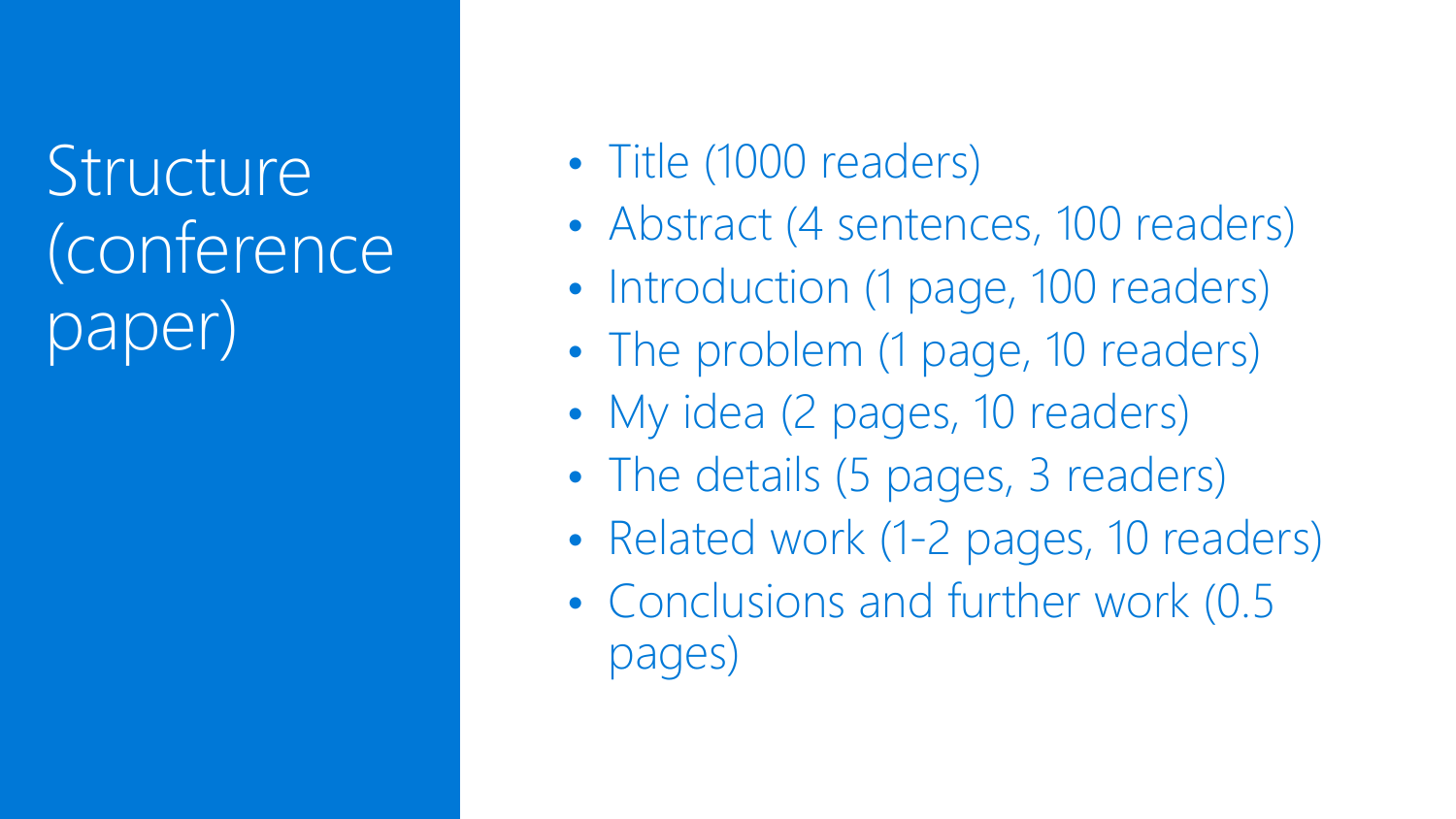## 4. Nail your contributions to the mast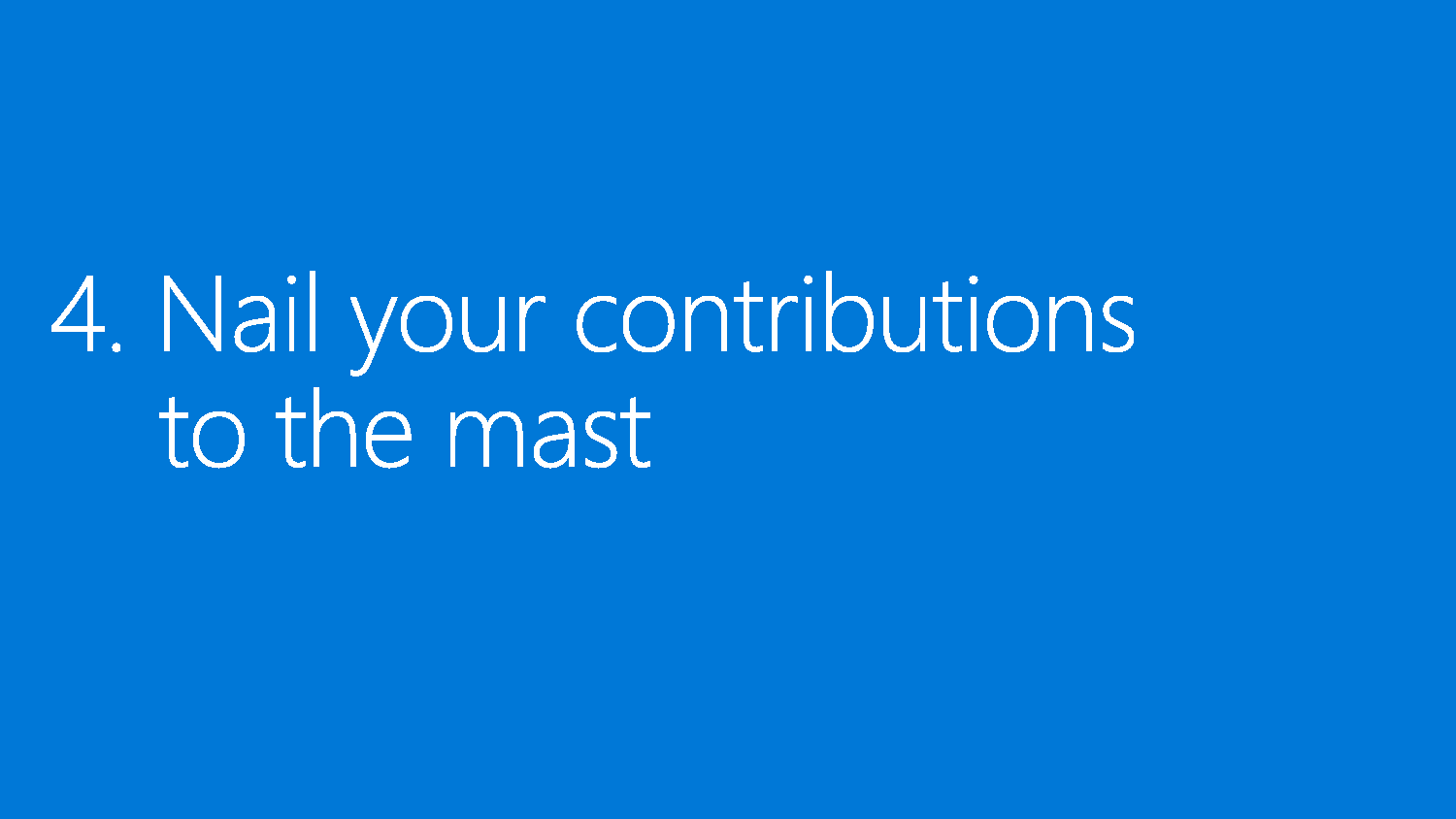## The introduction (1 page)

- Describe the problem
- State your contributions ...and that is all

ONE PAGE!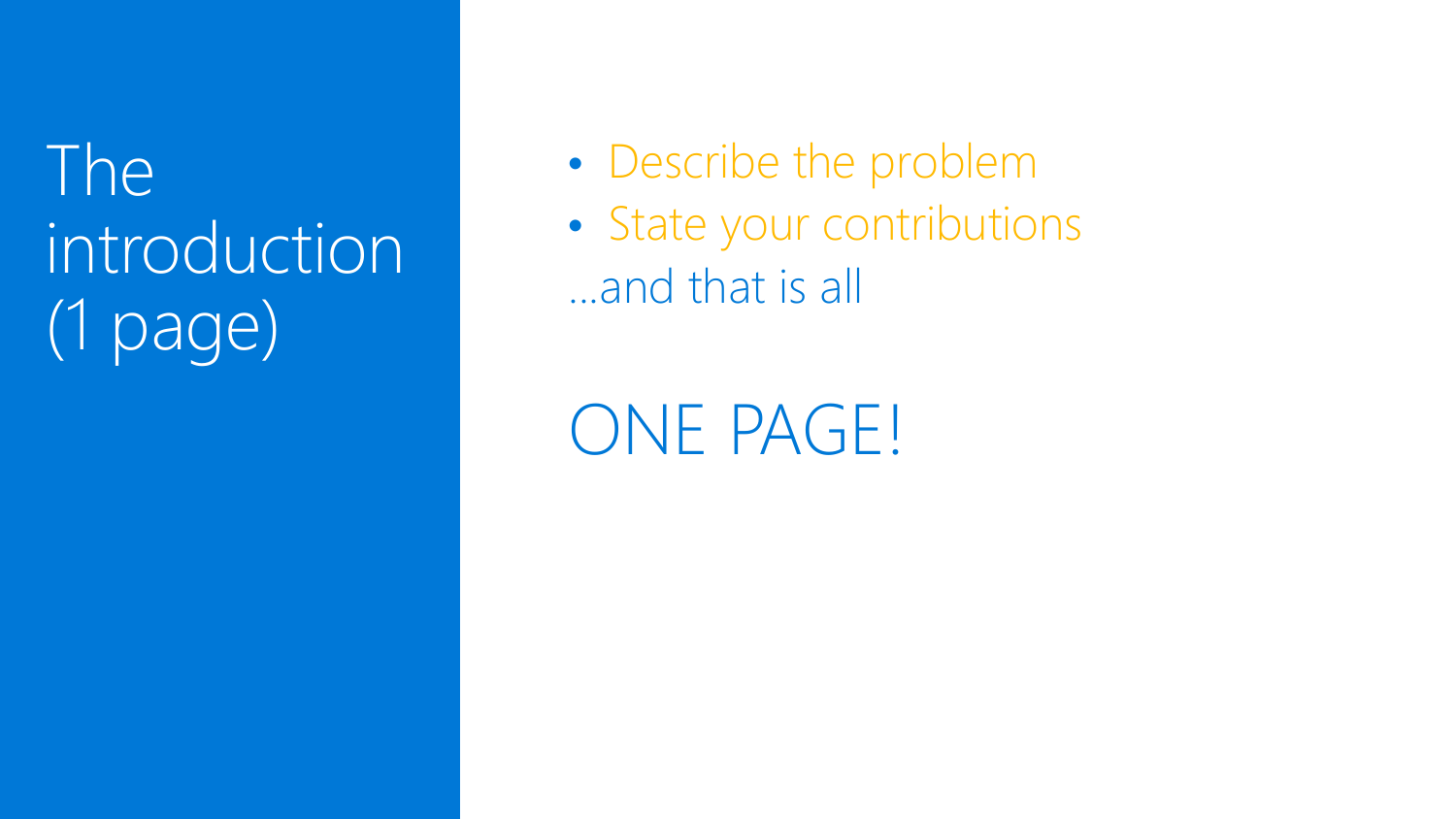# Describe

#### Introduction

There are two basic ways to implement function application in a higher-order language, when the function is unknown: the the push/enter model or the eval/apply model [11]. To illustrate the<br>difference, consider the higher-order function zipWith, which zips<br>together two lists, using a function k to combine corresponding list<br>elements:

| zipWith :: $(a->b->c) -> [a] -> [b] -> [c]$                                                 |  |  |  |  |  |  |
|---------------------------------------------------------------------------------------------|--|--|--|--|--|--|
| zipWith $k$ $\begin{bmatrix} 1 \\ 0 \end{bmatrix}$ = $\begin{bmatrix} 1 \\ 0 \end{bmatrix}$ |  |  |  |  |  |  |
| zipWith $k(x:xs)$ (y:ys) = $k \times y$ : zipWith xs ys                                     |  |  |  |  |  |  |

Here k is an *unknown function*, passed as an argument; global flow analysis aside, the compiler does not know what function k is bound to. How should the compiler deal with the call  $k \times y$  in the body of zipWith? It can't blithely apply k to two arguments, because k might in reality take just one argument and compute for a while before returning a function that consumes the next argument; or  $\bf{k}$ might take three arguments, so that the result of the zipWith is a list of functions.

example to introduce<sup>'</sup> the problem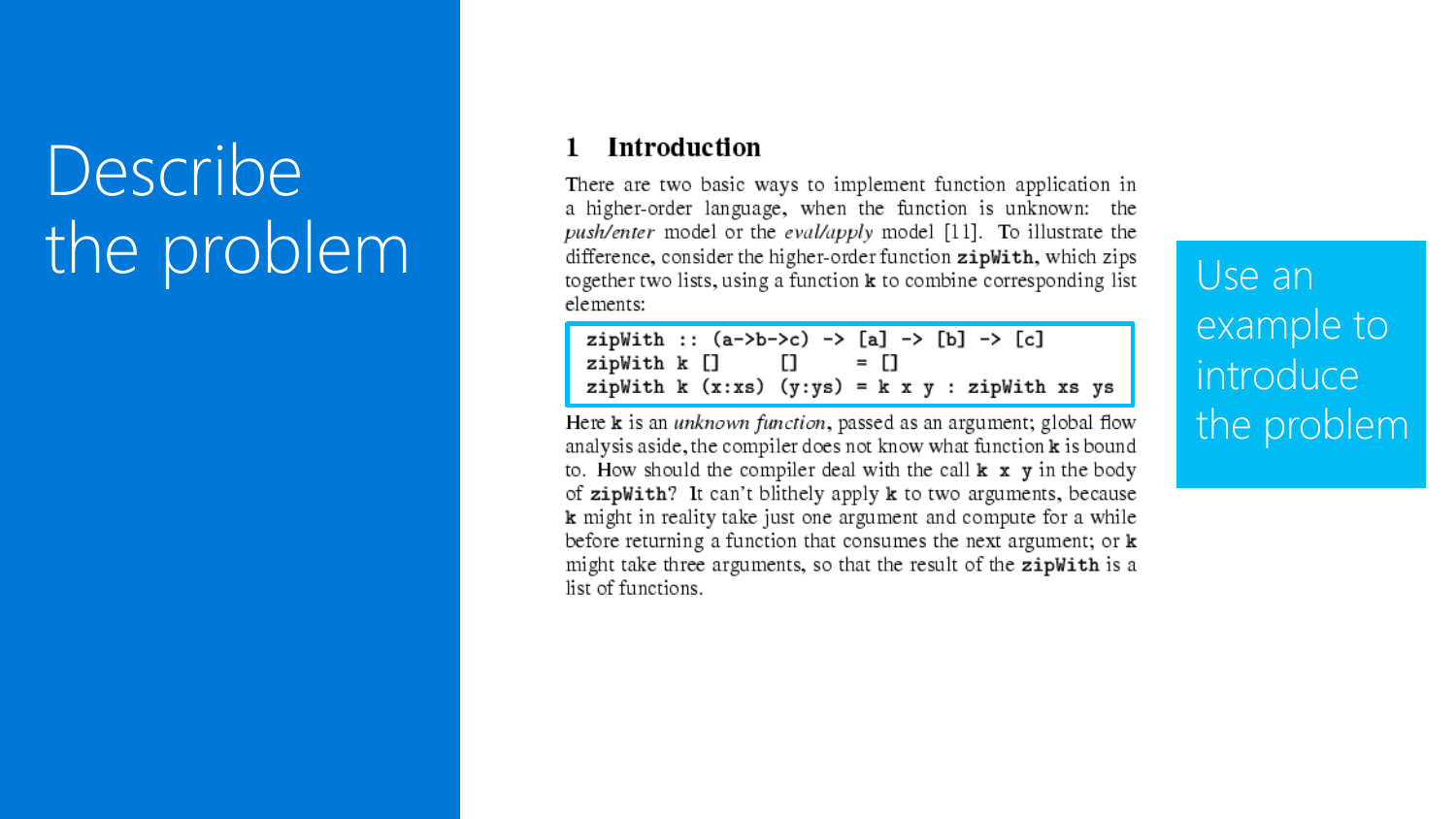### Molehills not mountains

Example: "Computer programs often have bugs. It is very important to eliminate these bugs [1,2]. Many researchers have tried [3,4,5,6]. It really is very important."

#### Yawn!

Example: "Consider this program, which has an interesting bug. < brief description>. We will show an automatic technique for identifying and removing such bugs"

Cool!

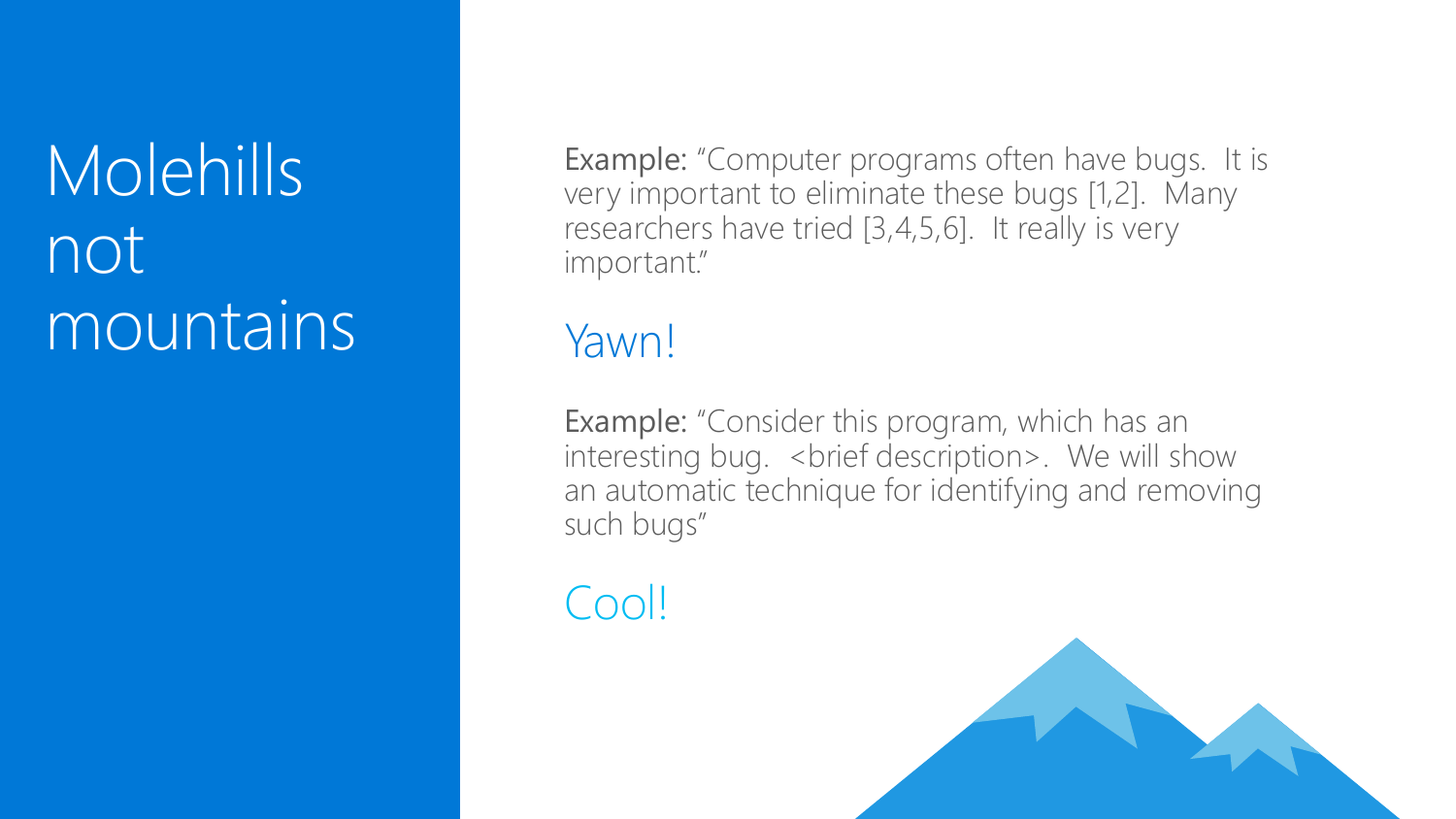#### State your contributions

- Write the list of contributions first
- The list of contributions drives the entire paper: the paper substantiates the claims you have made
- Reader thinks "gosh, if they can really deliver this, that's be exciting; I'd better read on"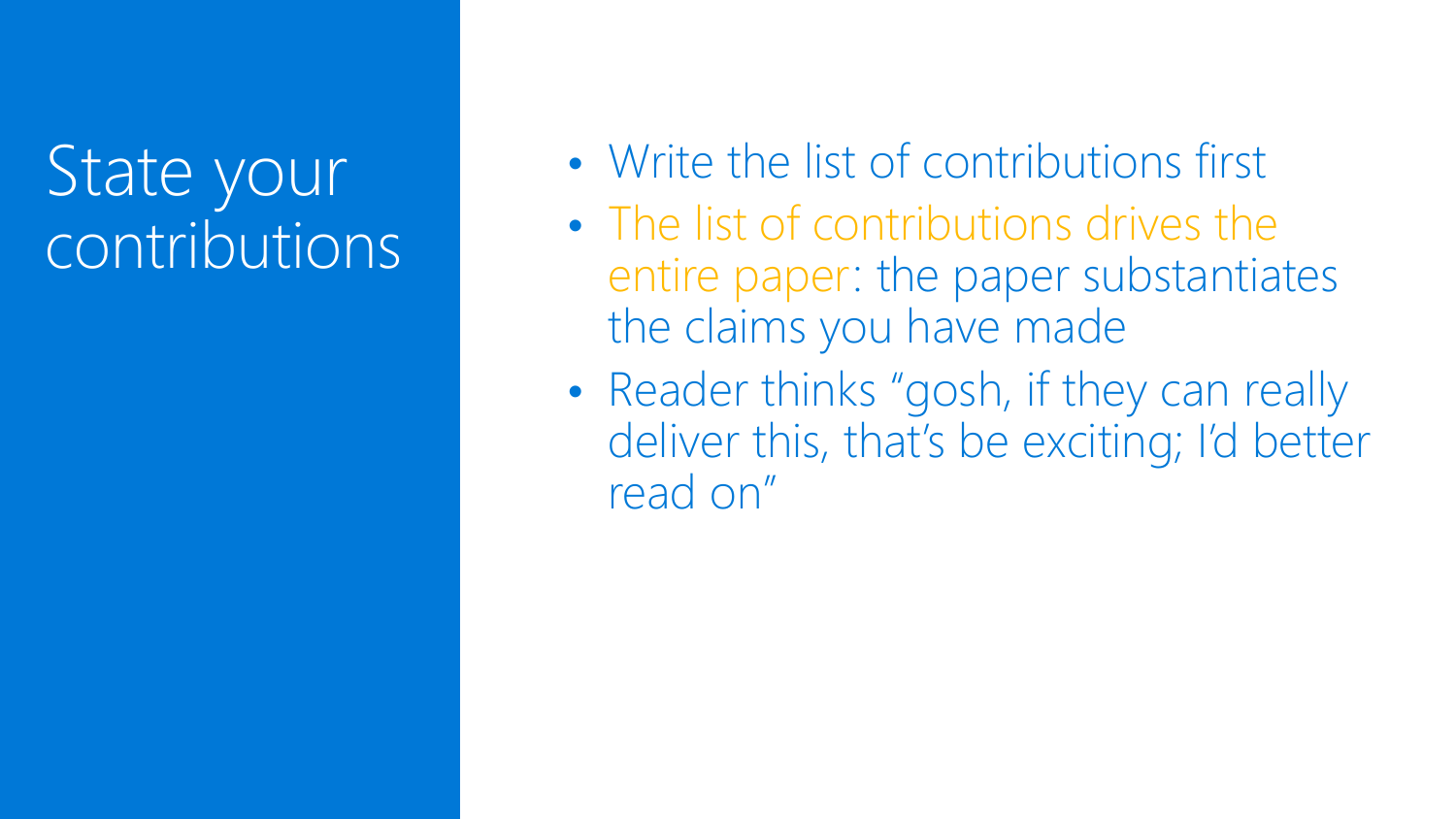#### State your contributions

Do not leave the reader to guess what your contributions are! Which of the two is best in practice? The trouble is that the evaluation model has a pervasive effect on the implementation, so it is too much work to implement both and pick the best. Historically, compilers for strict languages (using call-by-value) have tended to use eval/apply, while those for lazy languages (using call-by-need) have often used push/enter, but this is 90% historical accident - either approach will work in both settings. In practice, implementors choose one of the two approaches based on a qualitative assessment of the trade-offs. In this paper we put the choice on a firmer basis:

- We explain precisely what the two models are, in a common notational framework (Section 4). Surprisingly, this has not been done before.
- The choice of evaluation model affects many other design choices in subtle but pervasive ways. We identify and discuss these effects in Sections 5 and 6, and contrast them in Section 7. There are lots of nitty-gritty details here, for which we make no apology — they were far from obvious to us, and articulating these details is one of our main contributions.

In terms of its impact on compiler and run-time system complexity, eval/apply seems decisively superior, principally because push/enter requires a stack like no other: stack-walking

#### Bulleted list of contributions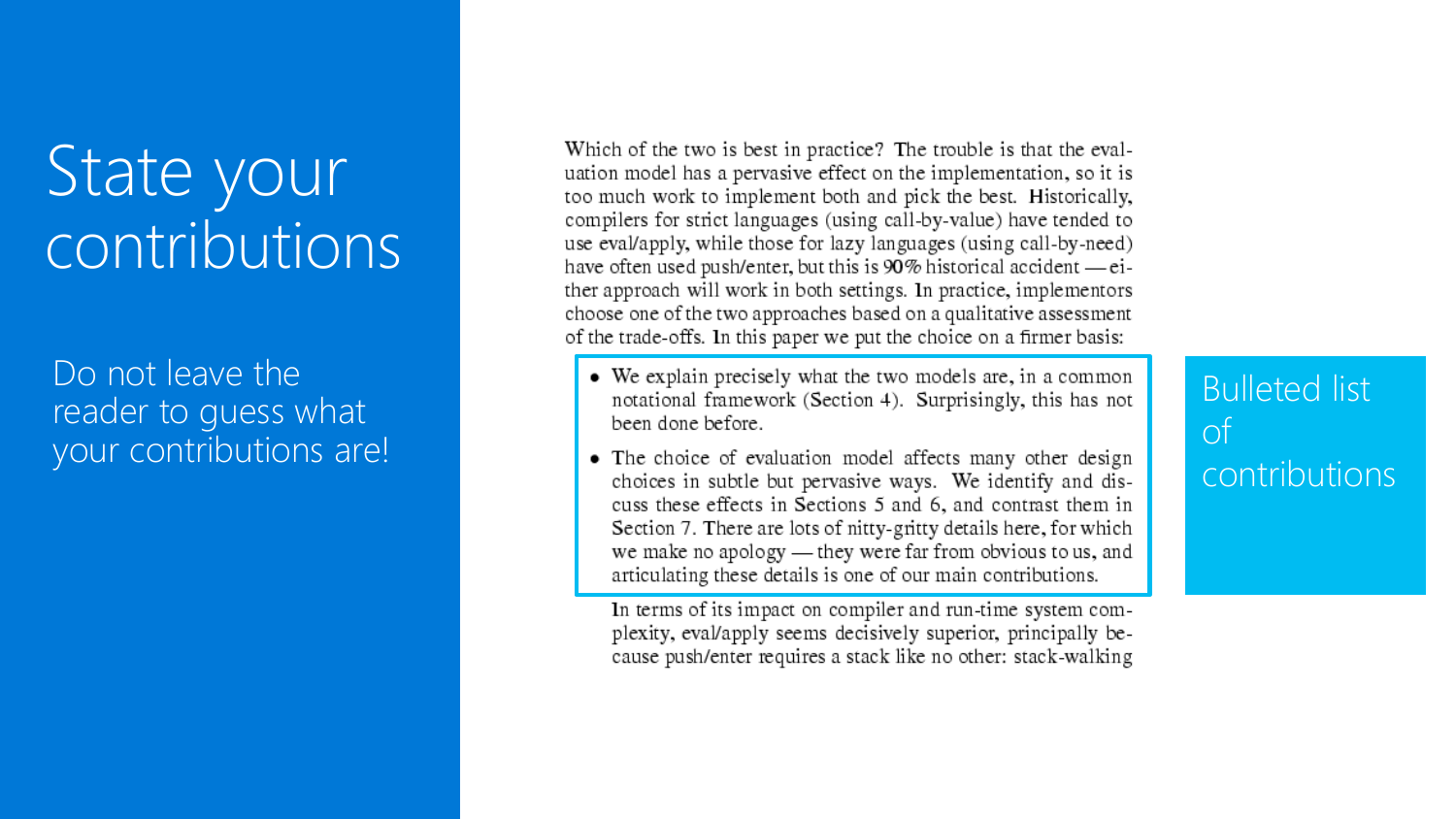### **Contributions** should be refutable

We describe the WizWoz system. It is really cool.

We study its properties

We have used WizWoz in practice

### No! Yes!

We give the syntax and semantics of a language that supports concurrent processes (Section 3). Its innovative features are...

We prove that the type system is sound, and that type checking is decidable (Section 4)

We have built a GUI toolkit in WizWoz, and used it to implement a text editor (Section 5). The result is half the length of the Java version.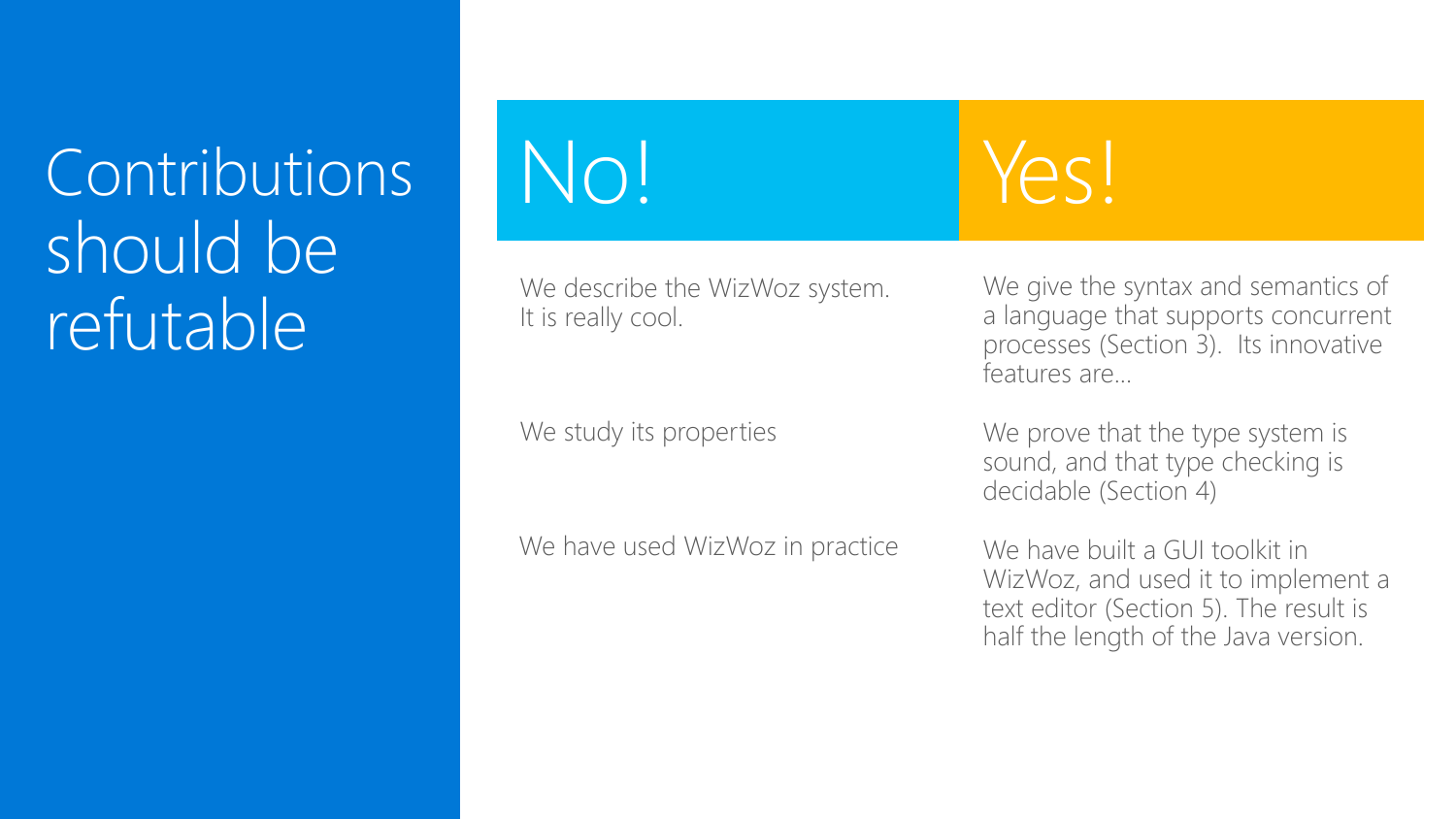## Evidence



- Your introduction makes claims
- The body of the paper provides evidence to support each claim
- Check each claim in the introduction, identify the evidence, and forwardreference it from the claim
- "Evidence" can be: analysis and comparison, theorems, measurements, case studies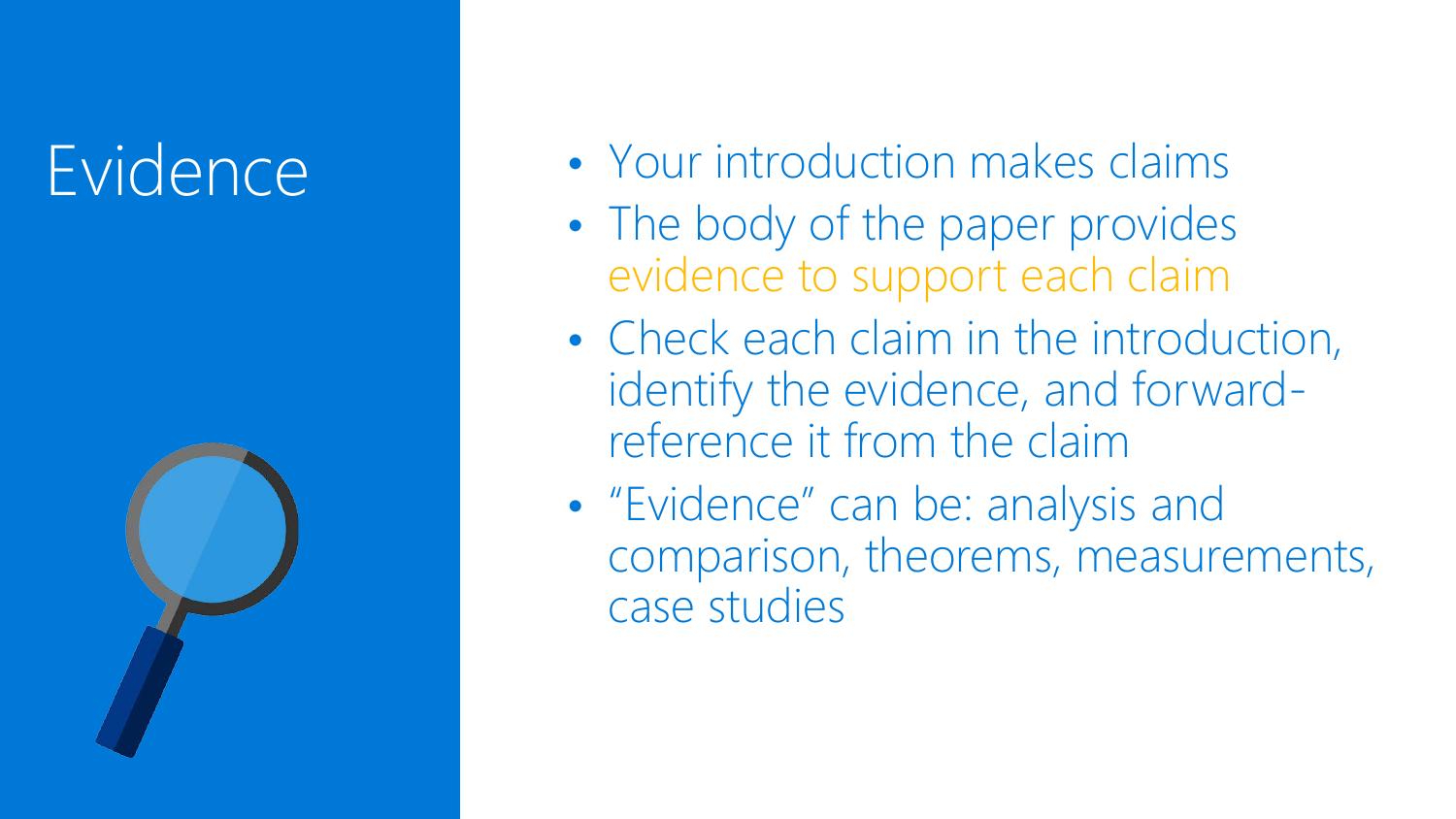## No "rest of this paper is..."

#### • Not:

"The rest of this paper is structured as follows. Section 2 introduces the problem. Section 3 ...Finally, Section 8 concludes".

• Instead, use forward references from the narrative in the introduction. The introduction (including the contributions) should survey the whole paper, and therefore forward reference every important part.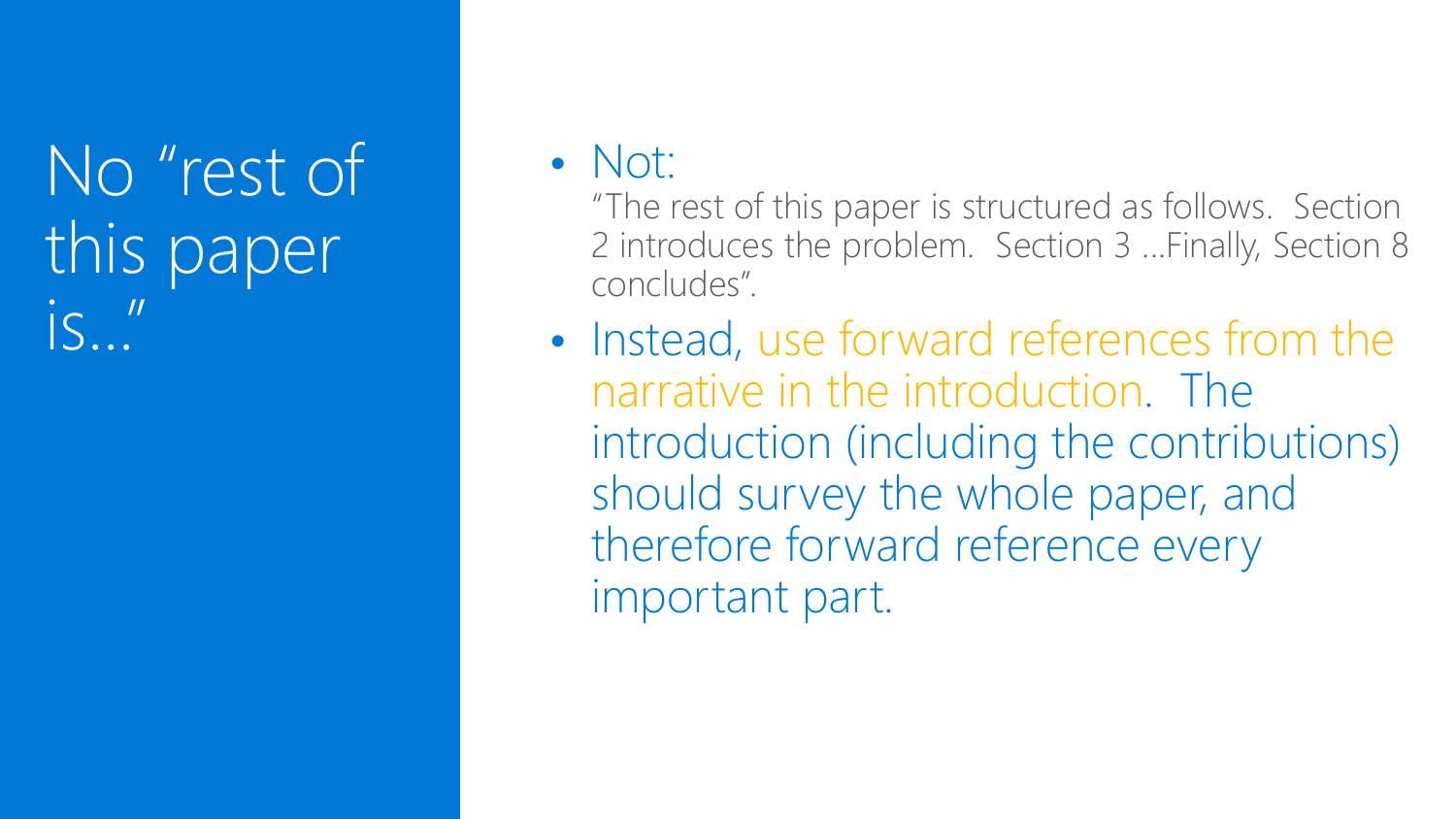## 5. Related work: later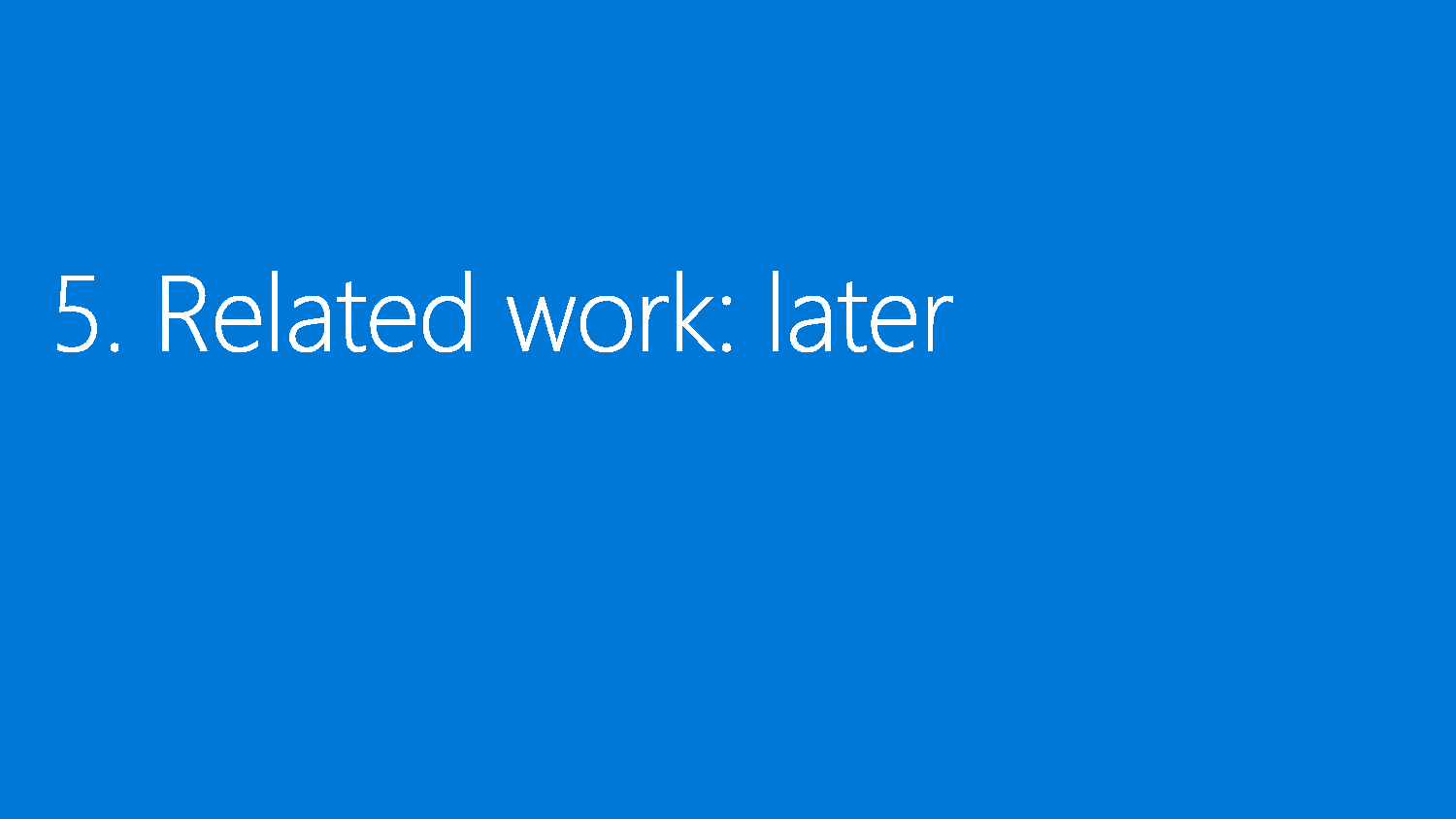#### Structure

- Abstract (4 sentences)
- Introduction (1 page)
- Related work
- The problem (1 page)

NO!

- My idea (2 pages)
- The details (5 pages)
- Conclusions and further work (0.5 pages)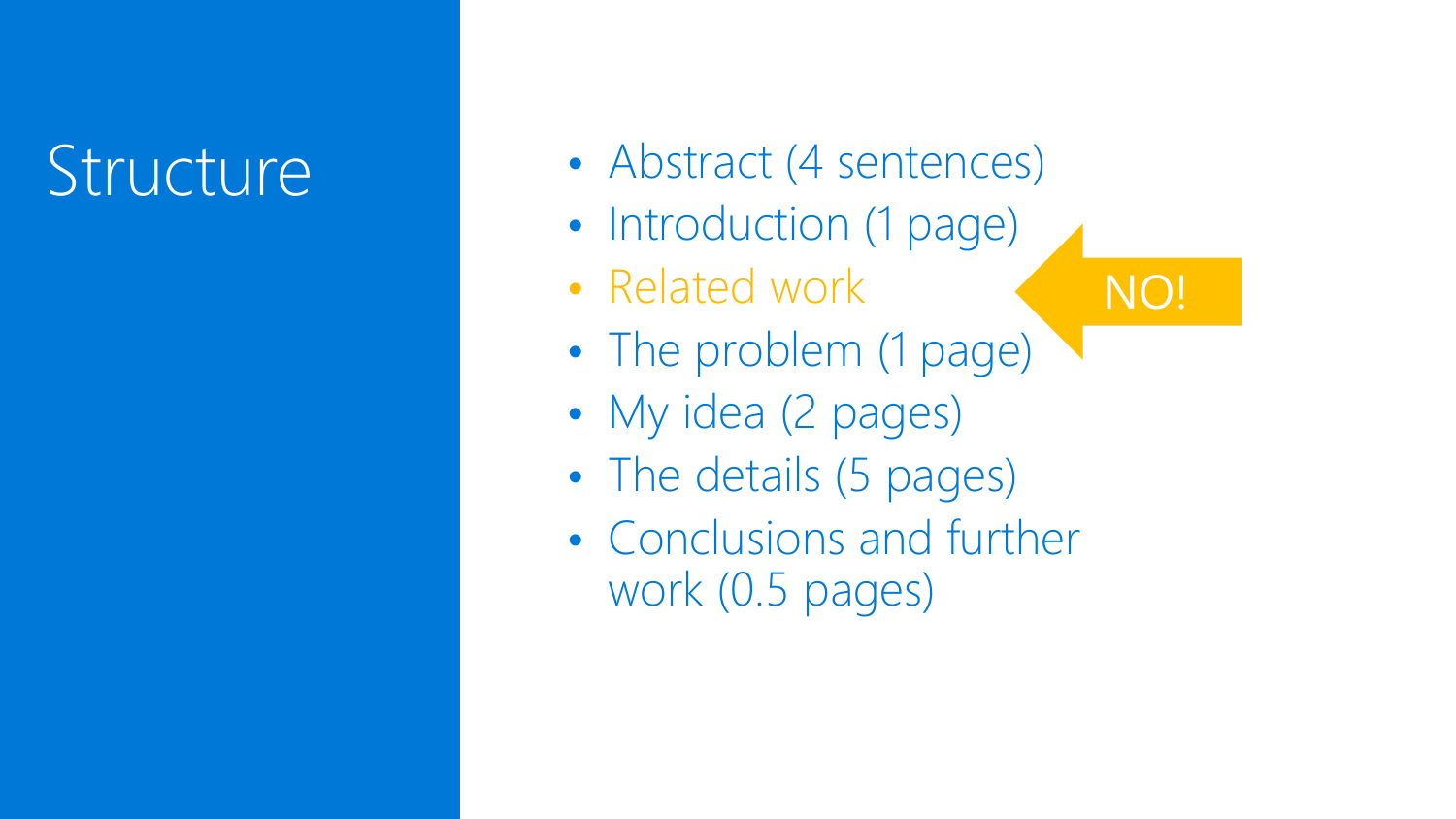#### Structure

- Abstract (4 sentences)
- Introduction (1 page)
- The problem (1 page)
- My idea (2 pages)
- The details (5 pages)
- Related work (1-2 pages)
- Conclusions and further work (0.5 pages)

YES!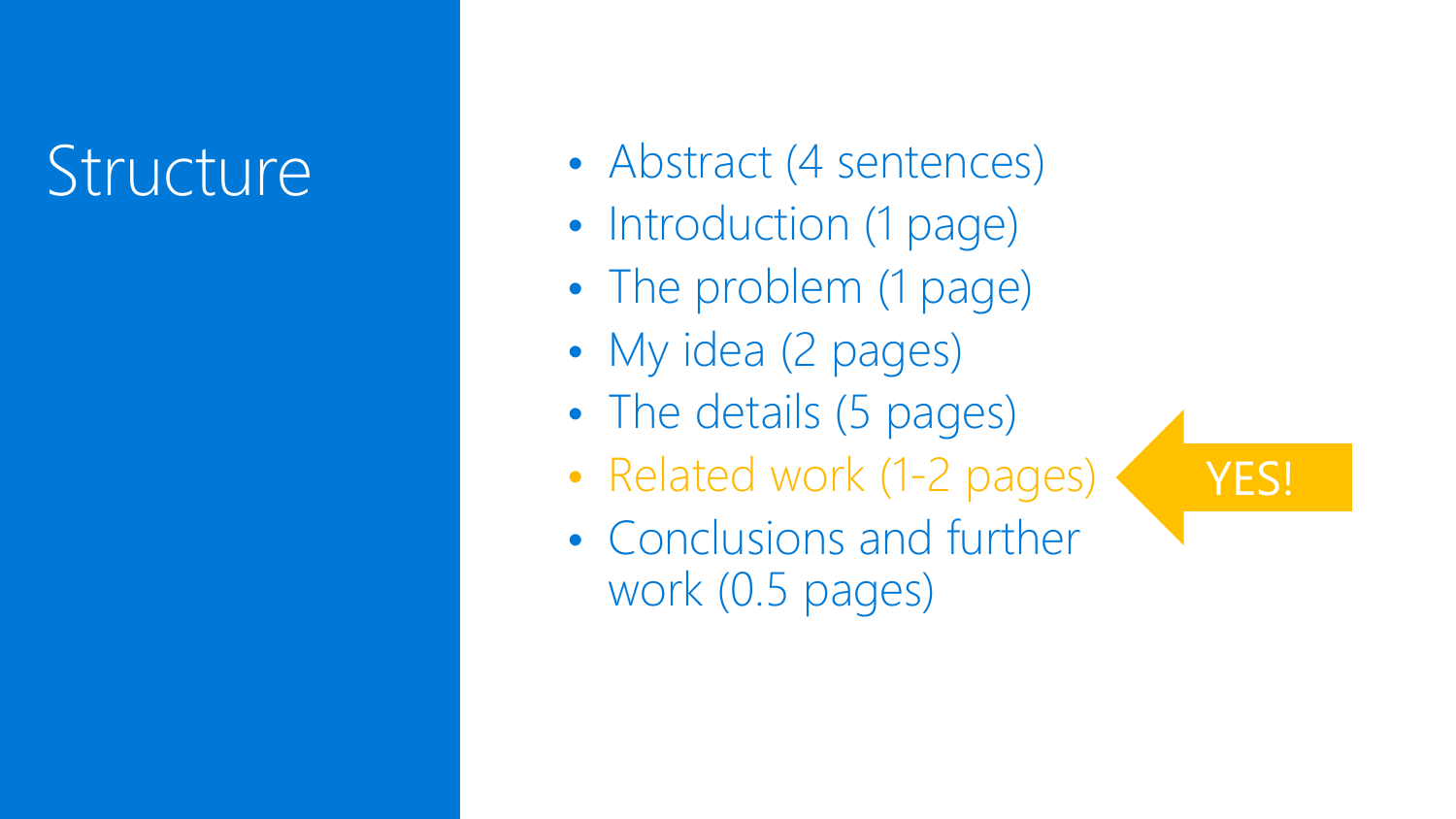## No related work yet!



We adopt the notion of transaction from Brown [1], as modified for distributed systems by White [2], using the four-phase interpolation algorithm of Green [3]. Our work differs from White in our advanced revocation protocol, which deals with the case of priority inversion as described by Yellow [4].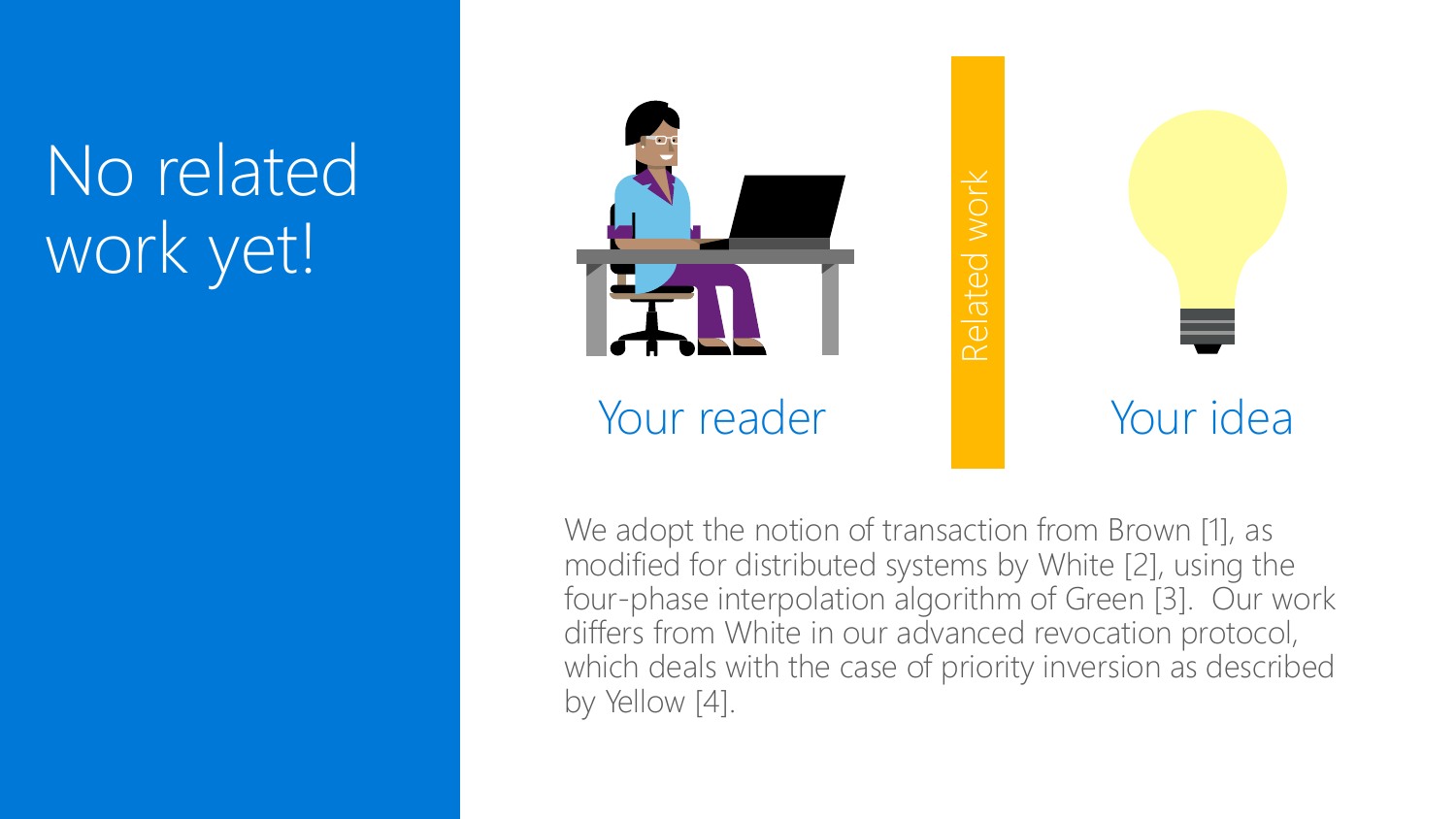## No related work yet!



- Problem 1: the reader knows nothing about the problem yet; so your (highly compressed) description of various technical tradeoffs is absolutely incomprehensible
- Problem 2: describing alternative approaches gets between the reader and your idea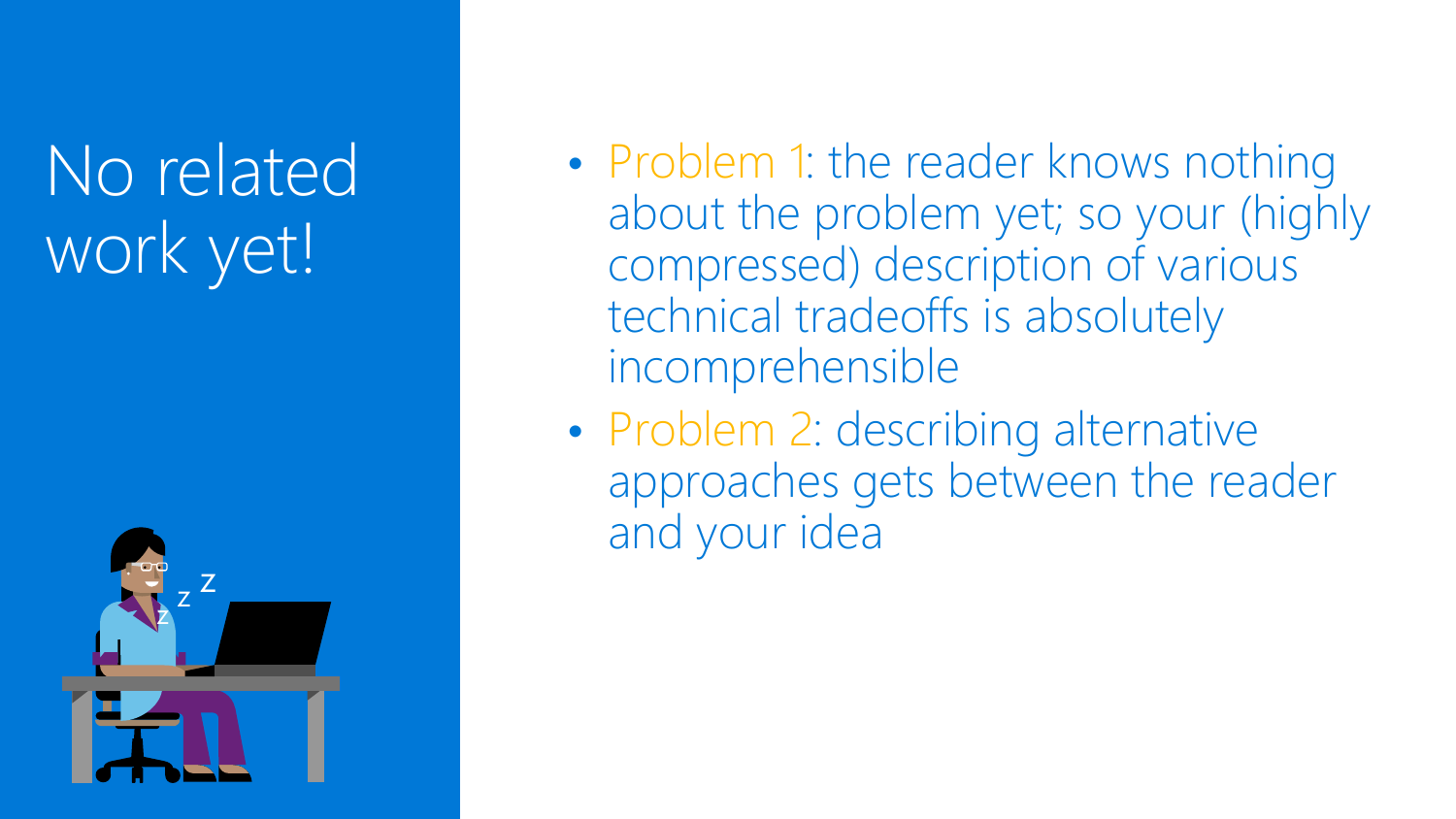#### Credit Fallacy

To make my work look good, I have to make other people's work look bad.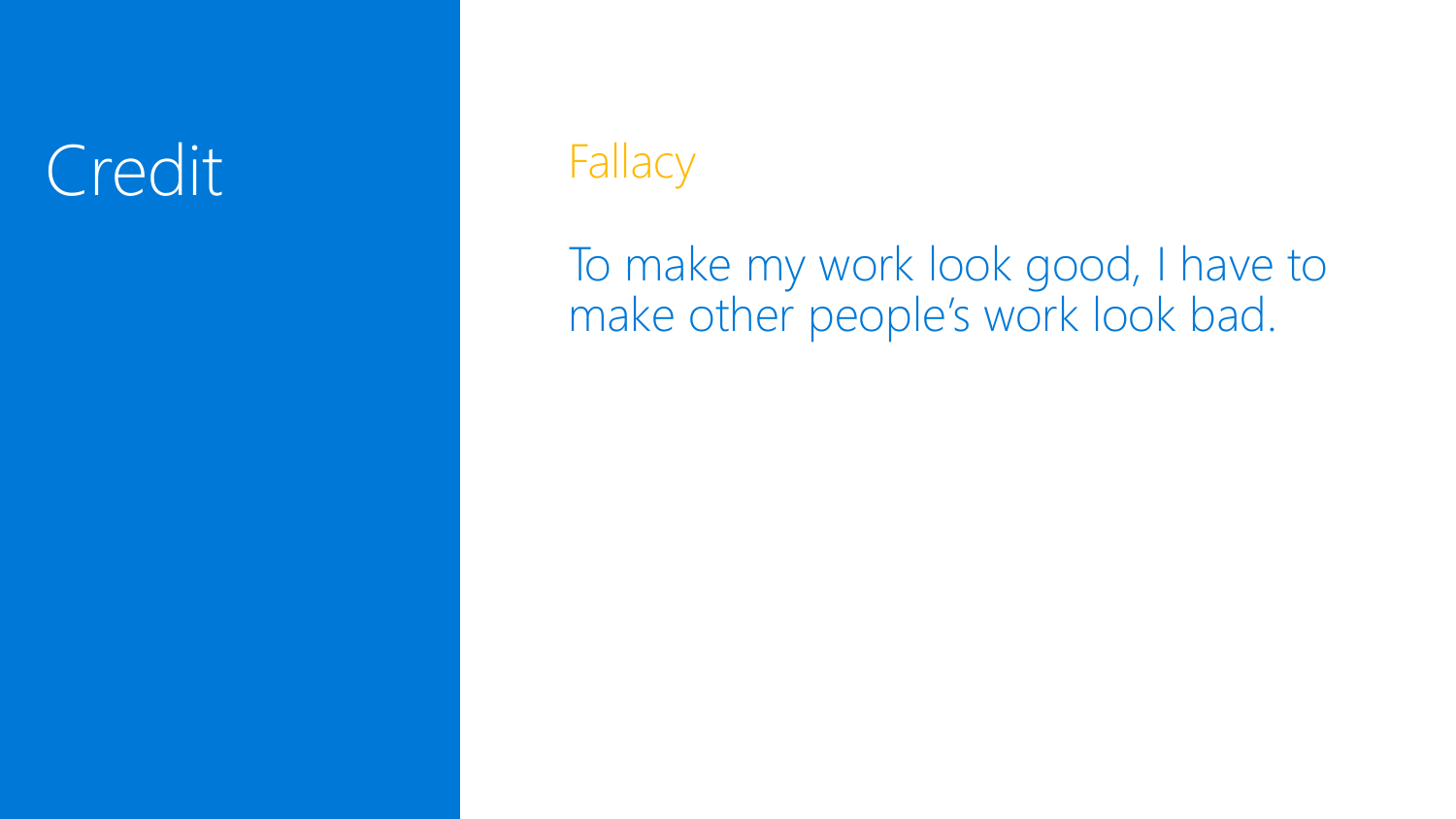# The truth: credit is not

- Warmly acknowledge people who have helped you
- Be generous to the competition. like money "In his inspiring paper [Foo98] Foogle shows.... We develop his foundation in the following ways..."
	- Acknowledge weaknesses in your approach

Giving credit to others does not diminish the credit you get from your paper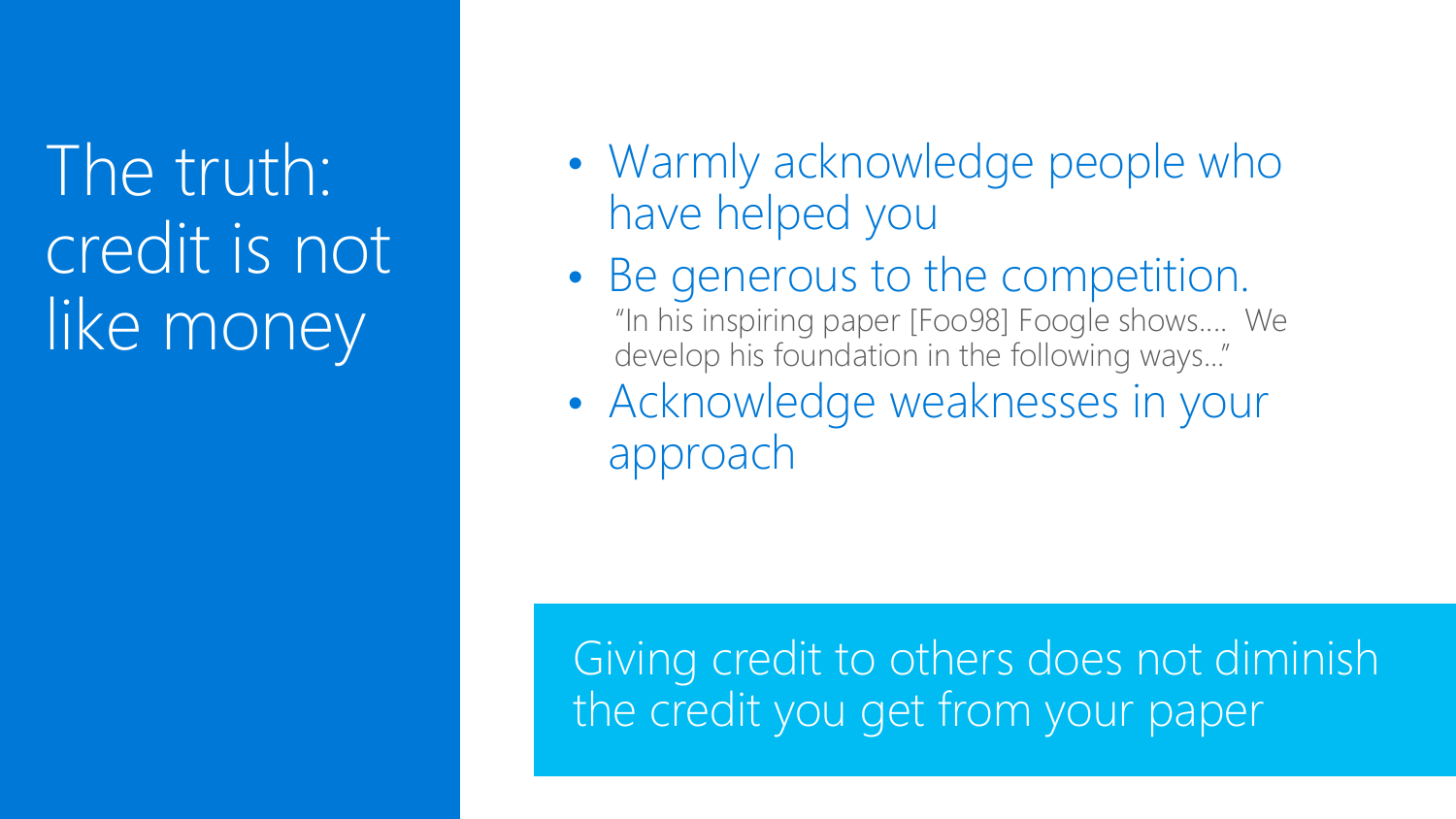## 6. Put your readers first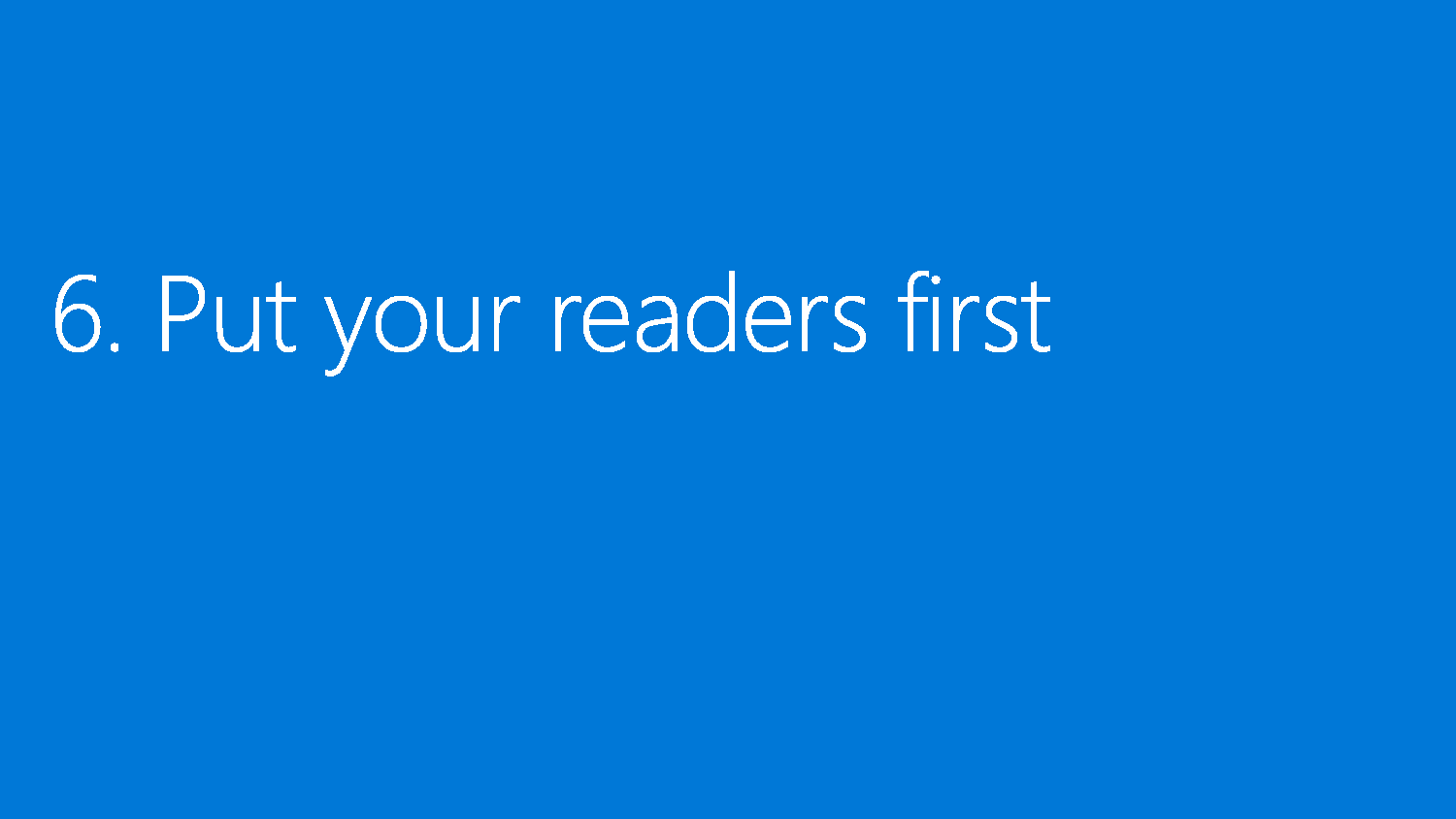#### Structure

- Abstract (4 sentences)
- Introduction (1 page)
- The problem (1 page)
- My idea (2 pages)
- The details (5 pages)
- Related work (1-2 pages)
- Conclusions and further work (0.5) pages)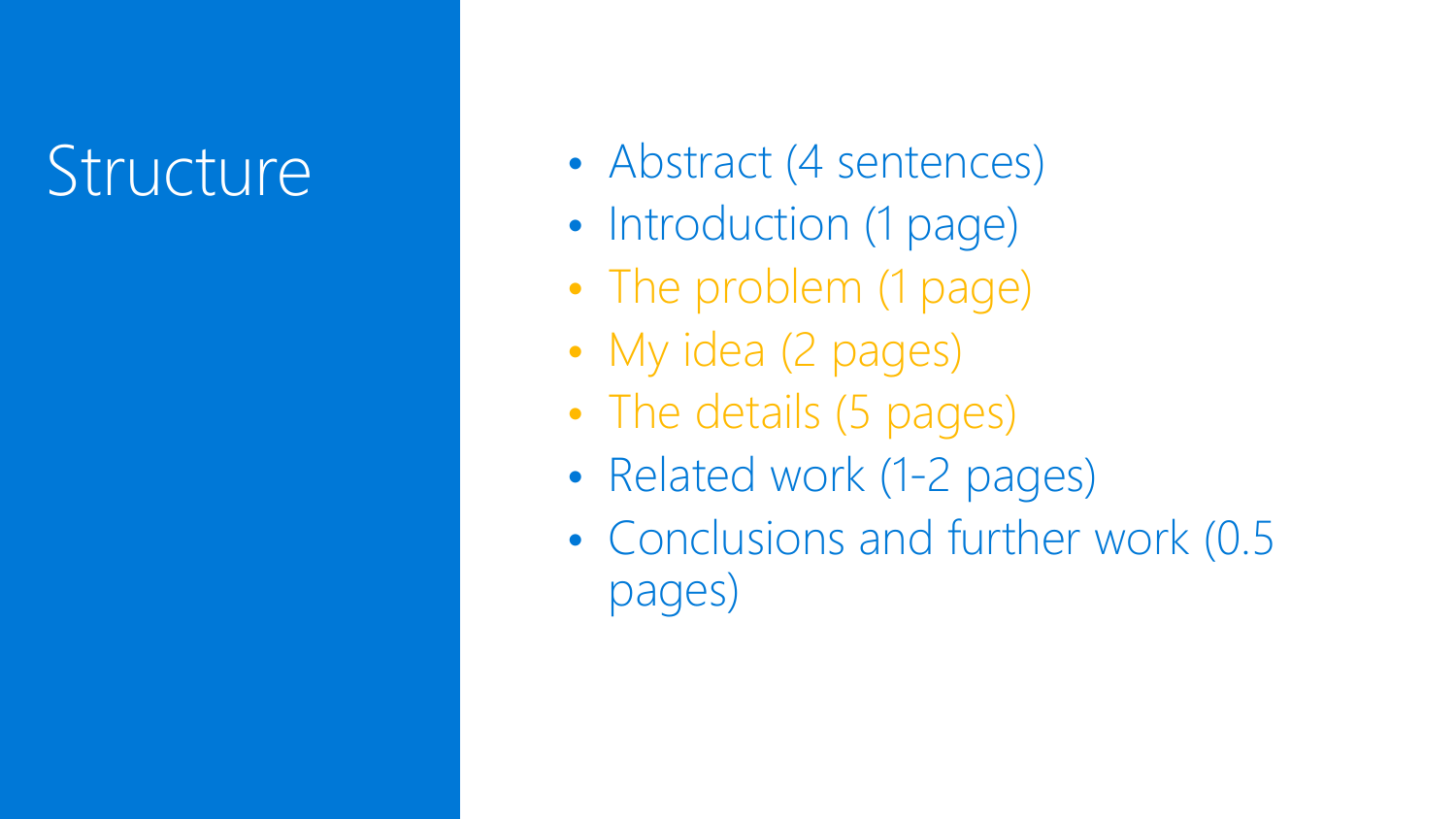#### Structure

3. The idea

Consider a bifircuated semi-lattice D, over a hyper-modulated signature S. Suppose pi is an element of D. Then we know for every such pi there is an epi-modulus j, such that  $p_i < p_i$ .

- Sounds impressive...but
- Sends readers to sleep, and/or makes them feel stupid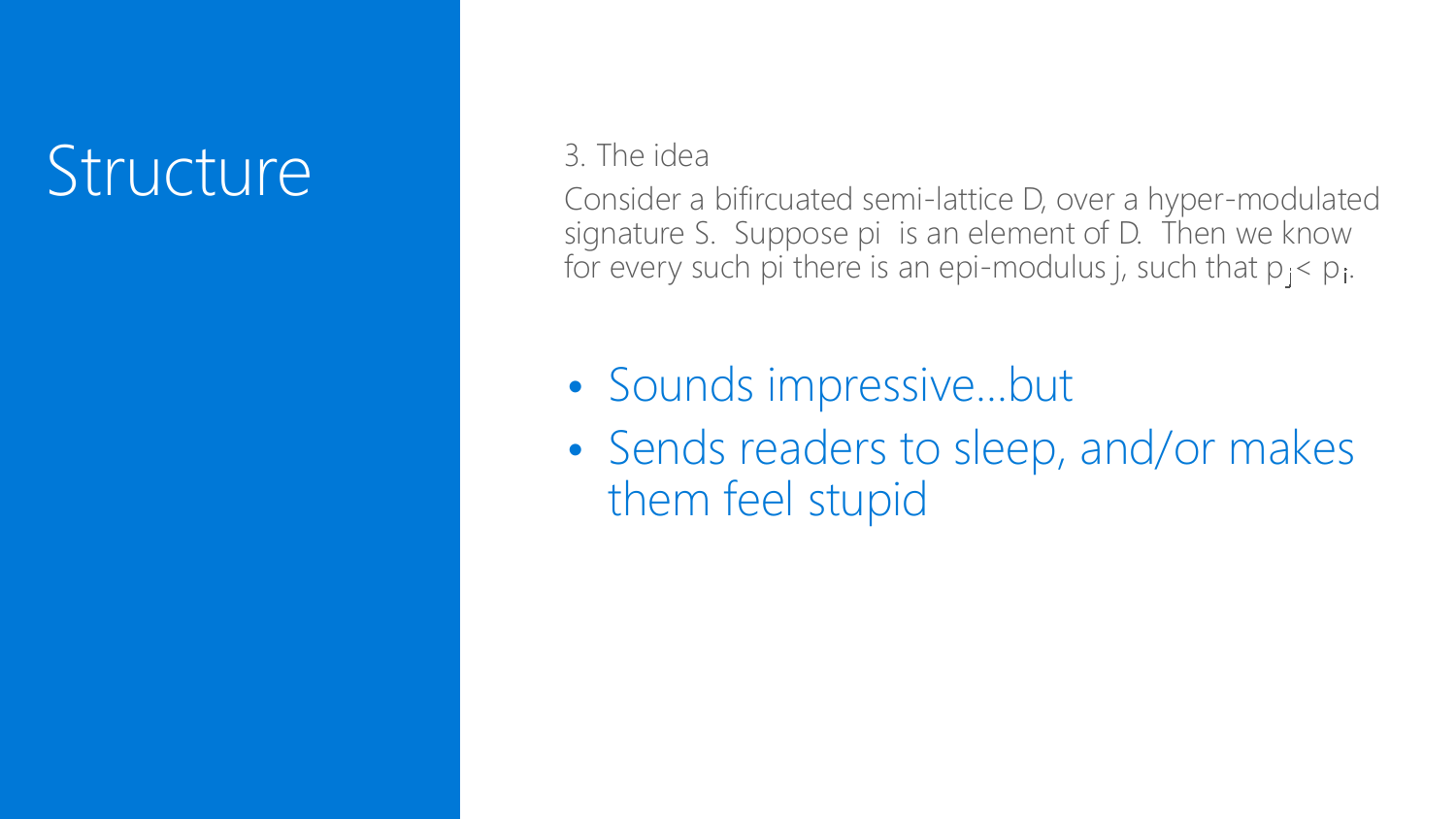#### Presenting the ideal

- Explain it as if you were speaking to someone using a whiteboard
- Conveying the intuition is primary, not secondary
- Once your reader has the intuition, she can follow the details (but not vice versa)
- Even if she skips the details, she still takes away something valuable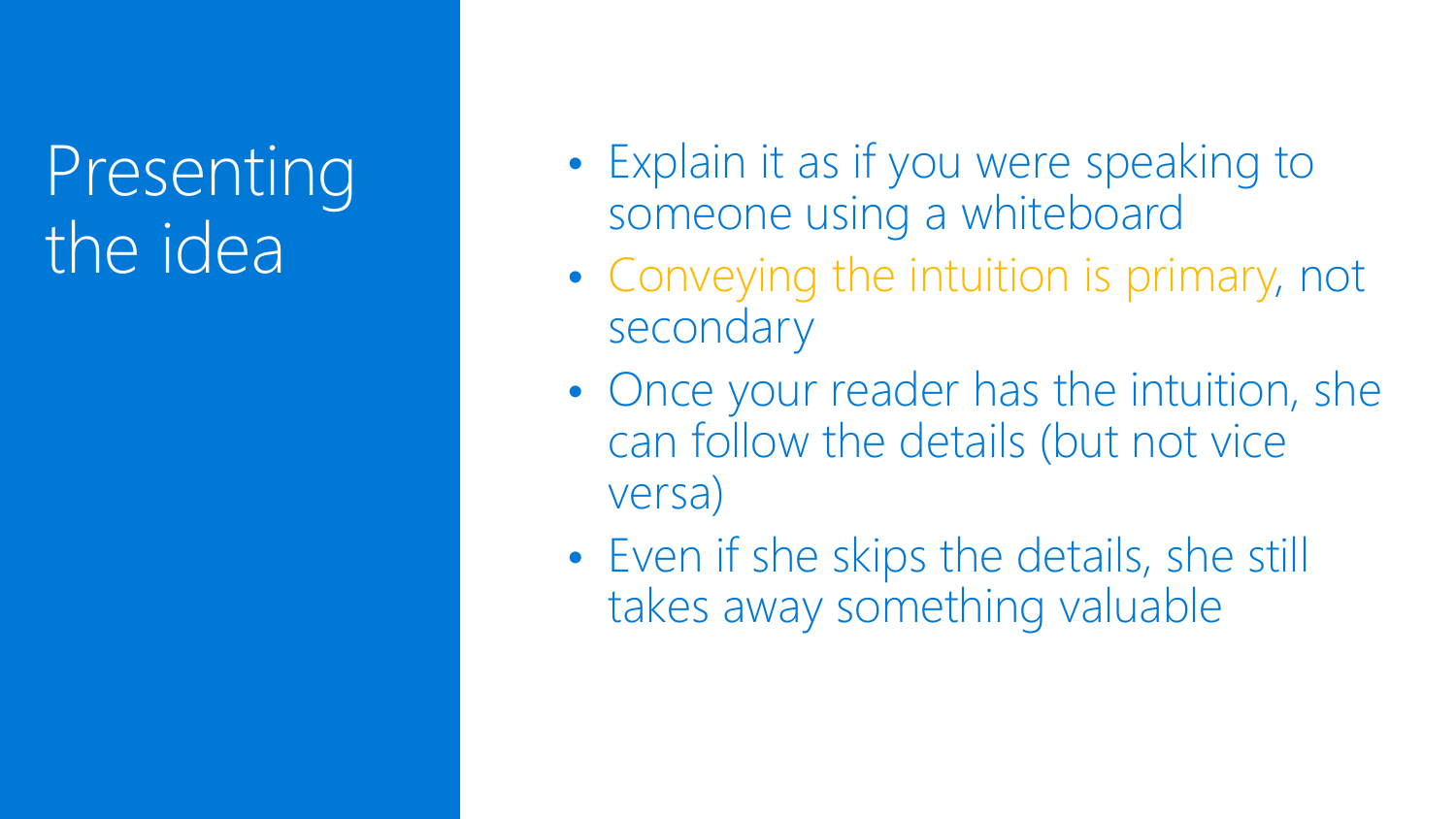#### **Conveying** the intuition

Introduce the problem, and your idea, using EXAMPLES and only then present the general case

• Remember: explain it as if you were speaking to someone using a whiteboard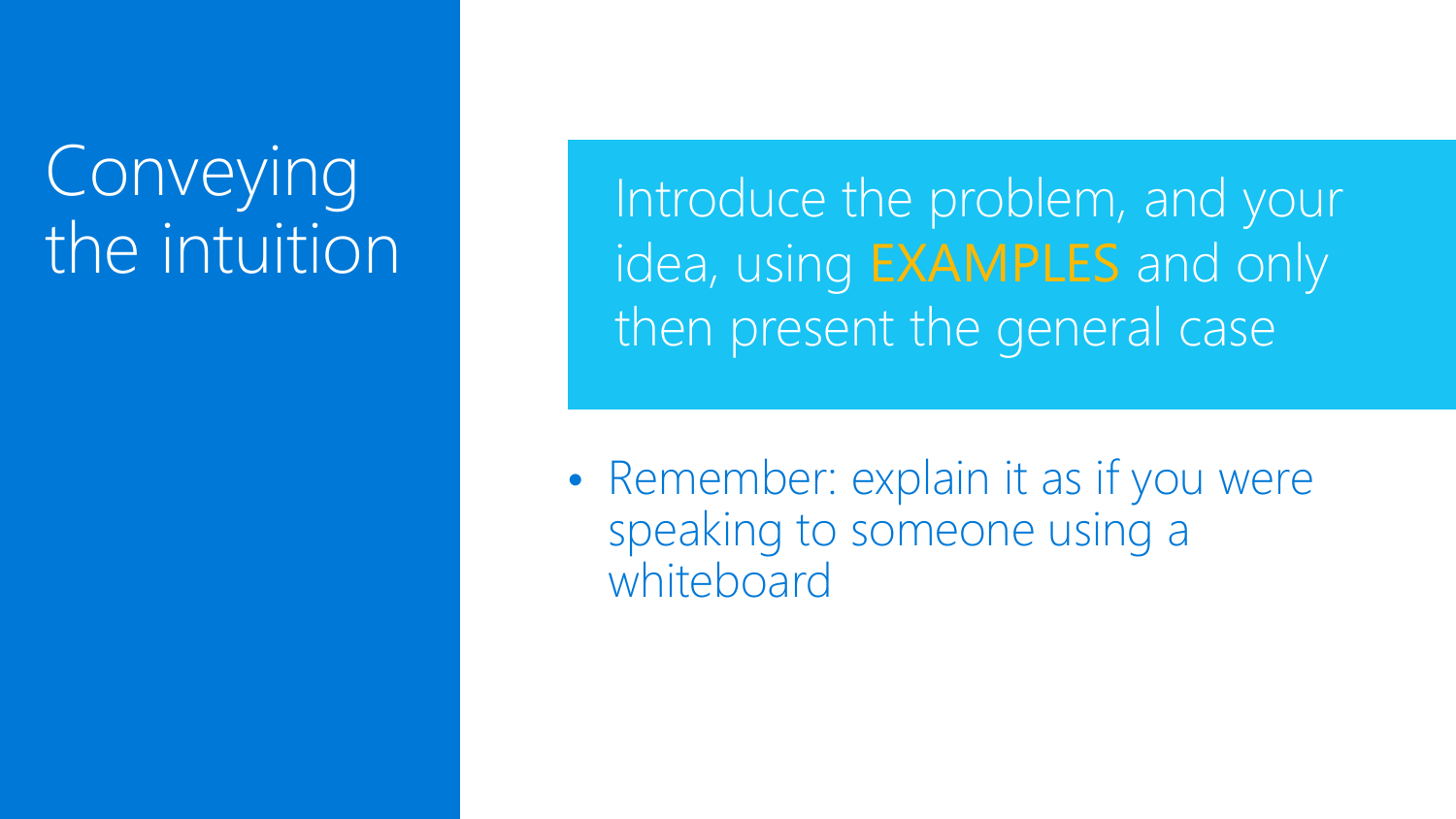# Using

The Simon PJ question: is there any typewriter font?

#### **Background**

To set the scene for this paper, we begin with a brief overview of example that we want to write a function that computes the size of an<br>the sizes of the children, and add 1 for the node itself". Here is the<br>Example right

```
qsize :: Data a \Rightarrow a \Rightarrow Int
gsize t = 1 + sum (gmapQ gsize t)
```
The type for gsize says that it works over any type a, provided a is a *data* type — that is, that it is an instance of the class  $Data<sup>1</sup>$ The definition of  $qsize$  refers to the operation  $qmapQ$ , which is a method of the Data class:

```
class Typeable a \Rightarrow Data a where
  ... other methods of class Data...
  gmapQ :: (forall b. Data b => b -> r) -> a -> [r]
```
## away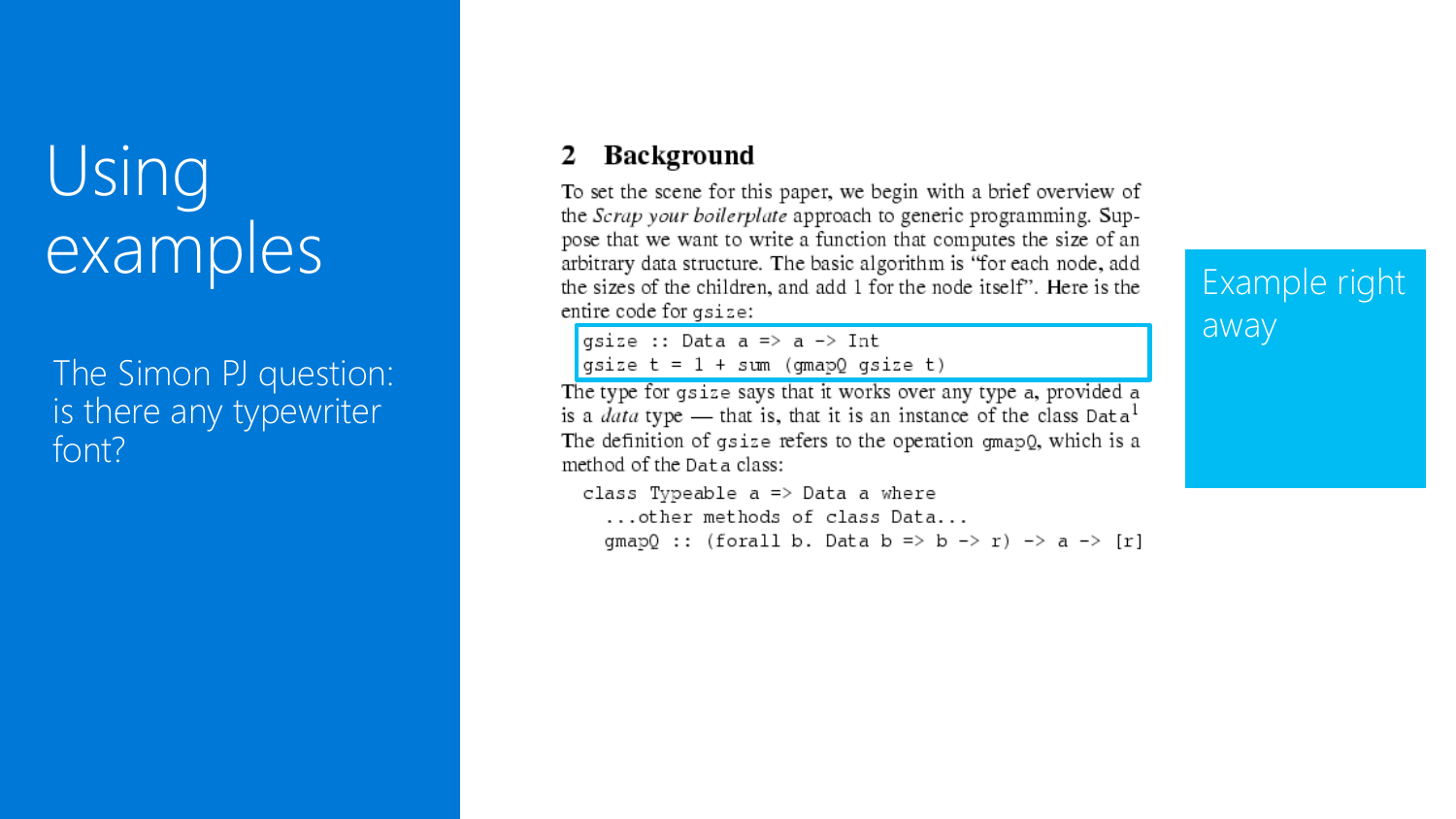#### Putting the reader first

- Do not recapitulate your personal journey of discovery. This route may be soaked with your blood, but that is not interesting to the reader.
- Instead, choose the most direct route to the idea.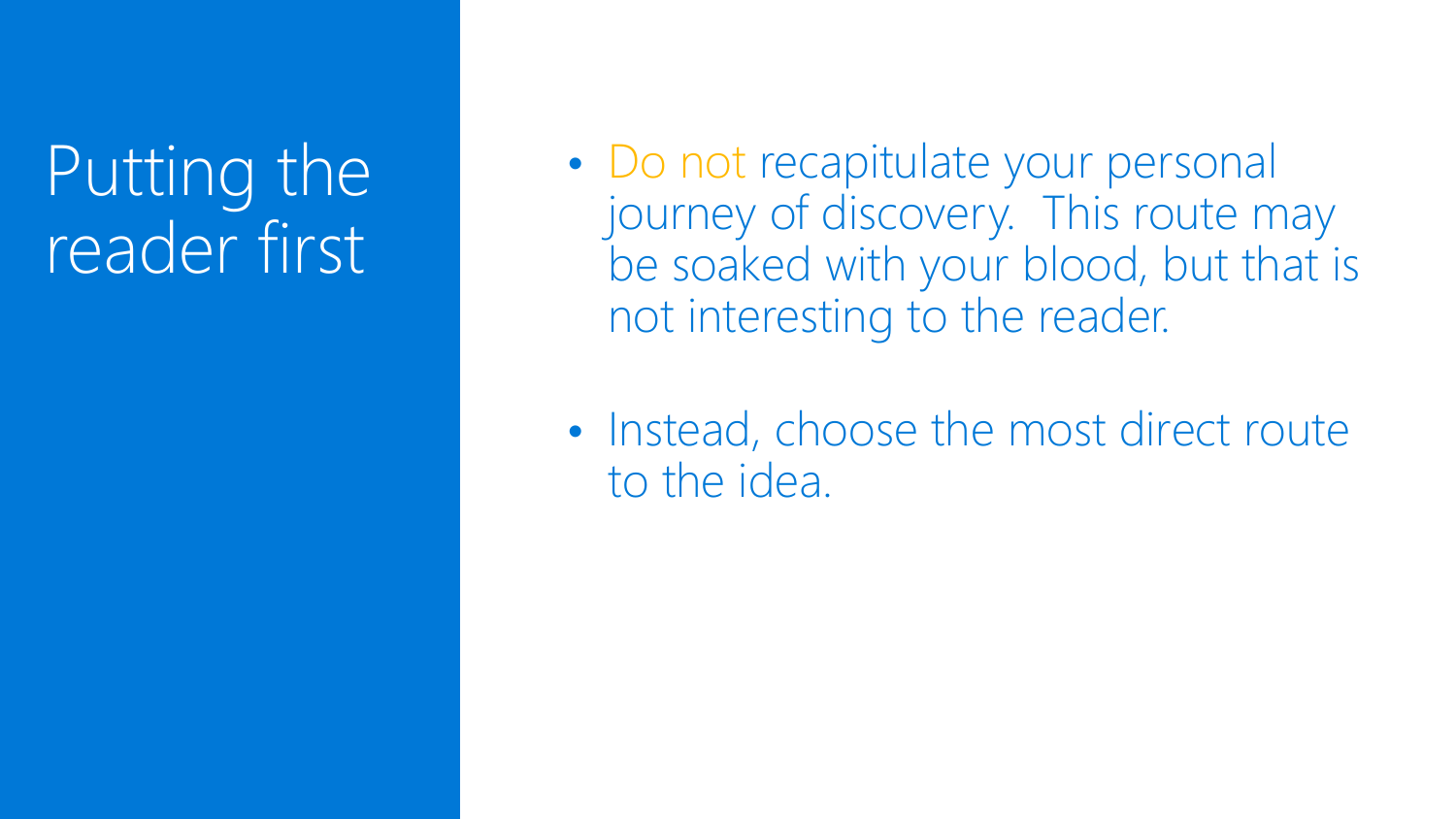## 7. Listen to your readers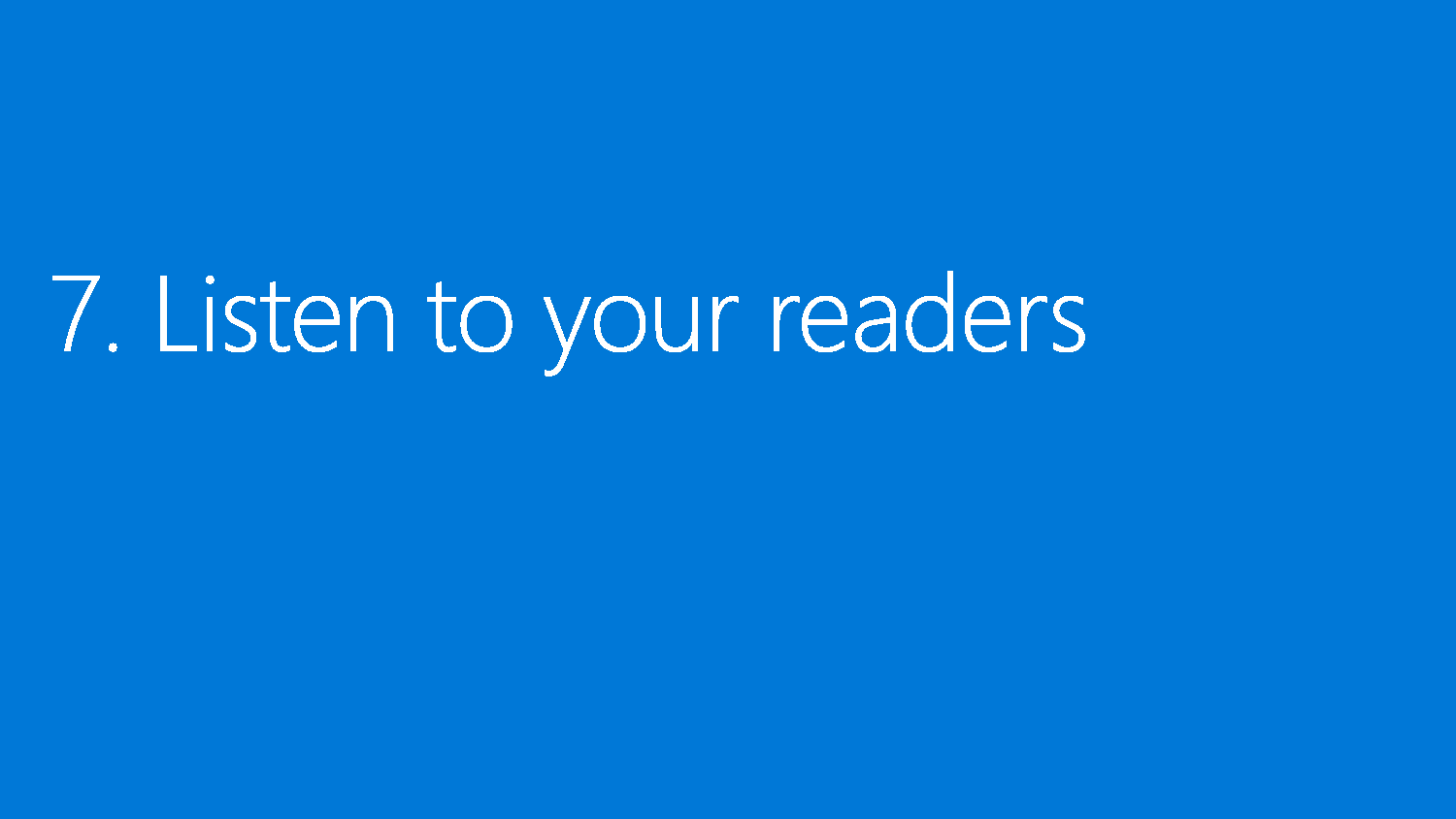## Getting help

- Experts are good
- Non-experts are also very good
- Each reader can only read your paper for the first time once! So use them carefully
- Explain carefully what you want ("I got lost here" is much more important than "Jarva is mis-spelt".)

Get your paper read by as many friendly guinea pigs as possible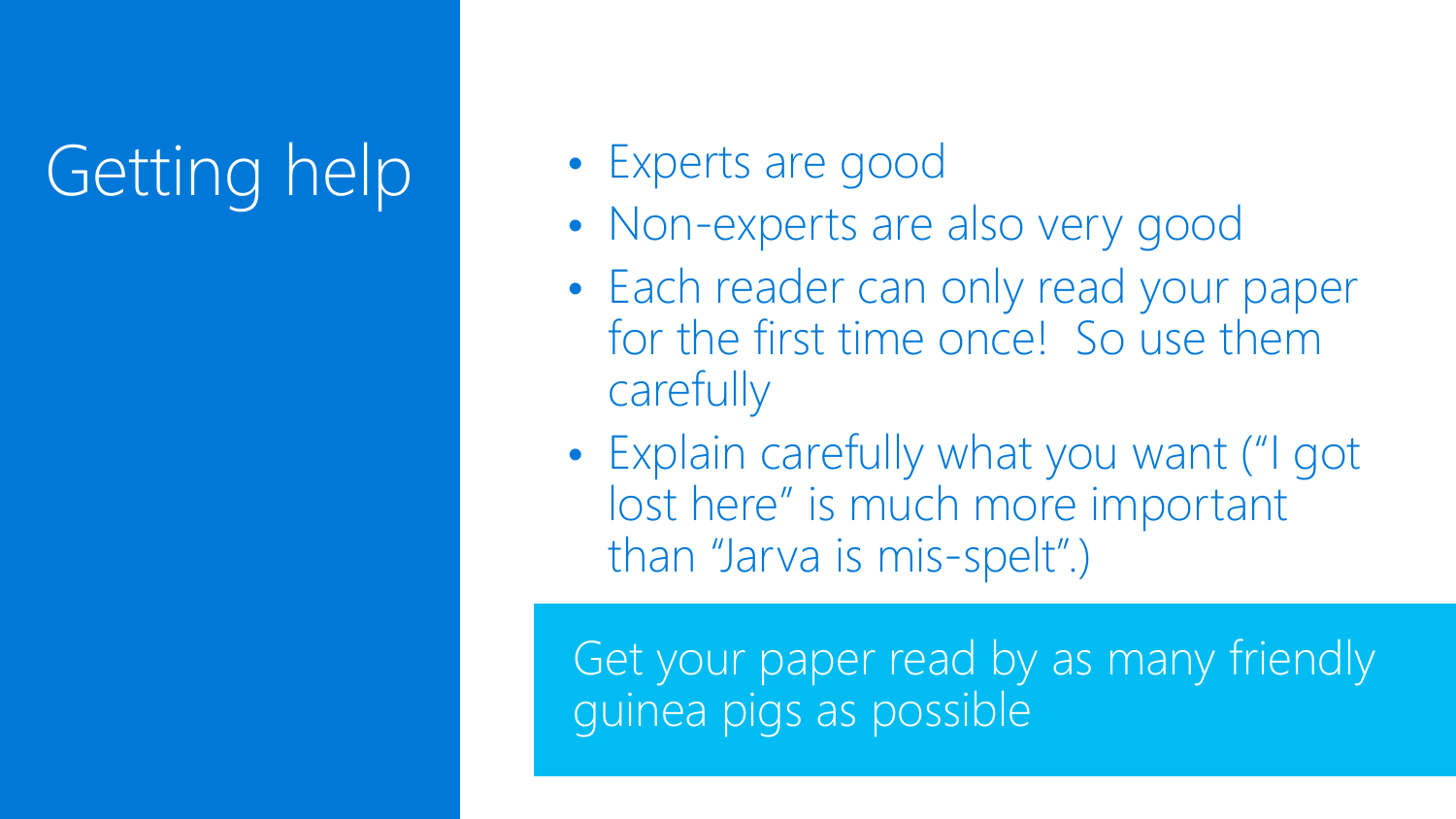### Getting expert help

- A good plan: when you think you are done, send the draft to the competition saying "could you help me ensure that I describe your work fairly?".
- Often they will respond with helpful critique (they are interested in the area)
- They are likely to be your referees anyway, so getting their comments or criticism up front is Jolly Good.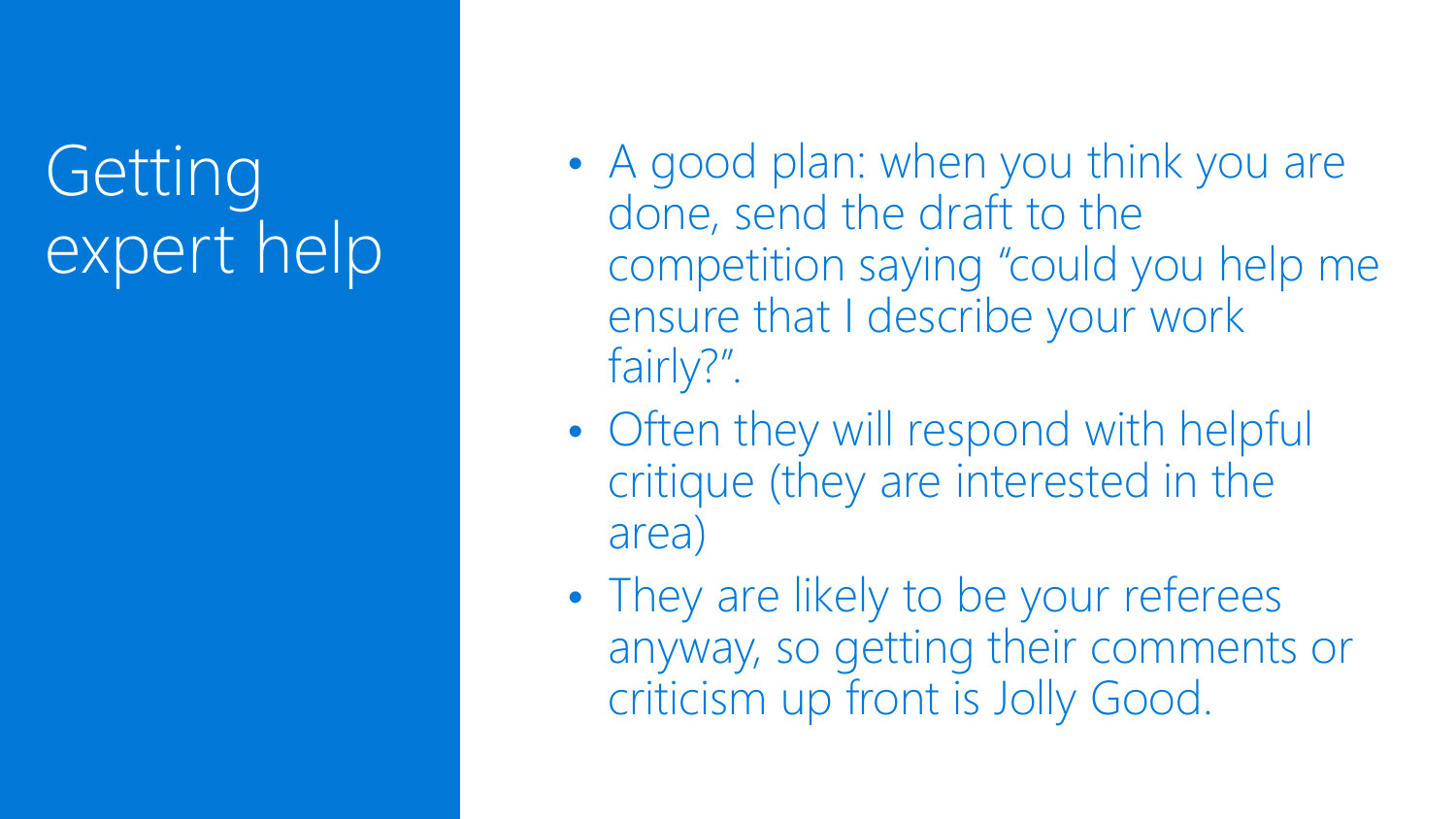#### Listening to your reviewers

Be (truly) grateful for criticism as well as praise

This is really, really, really hard

But it's really, really, really, really, really, really, really, really, really, really important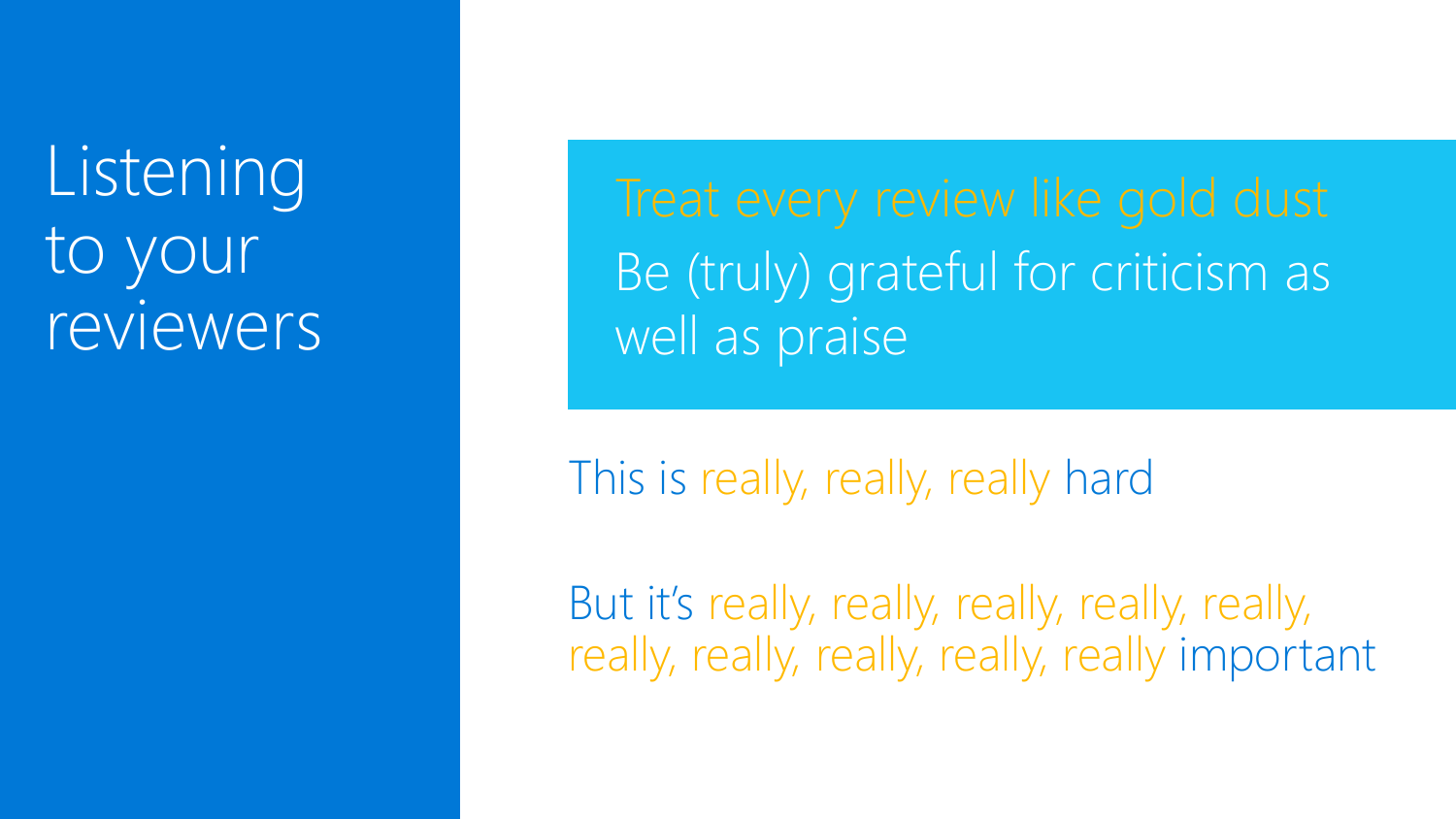#### Listening to your reviewers

- Read every criticism as a positive suggestion for something you could explain more clearly
- DO NOT respond "you stupid person, I meant X".
- INSTEAD: fix the paper so that X is apparent even to the stupidest reader.
- Thank them warmly. They have given up their time for you.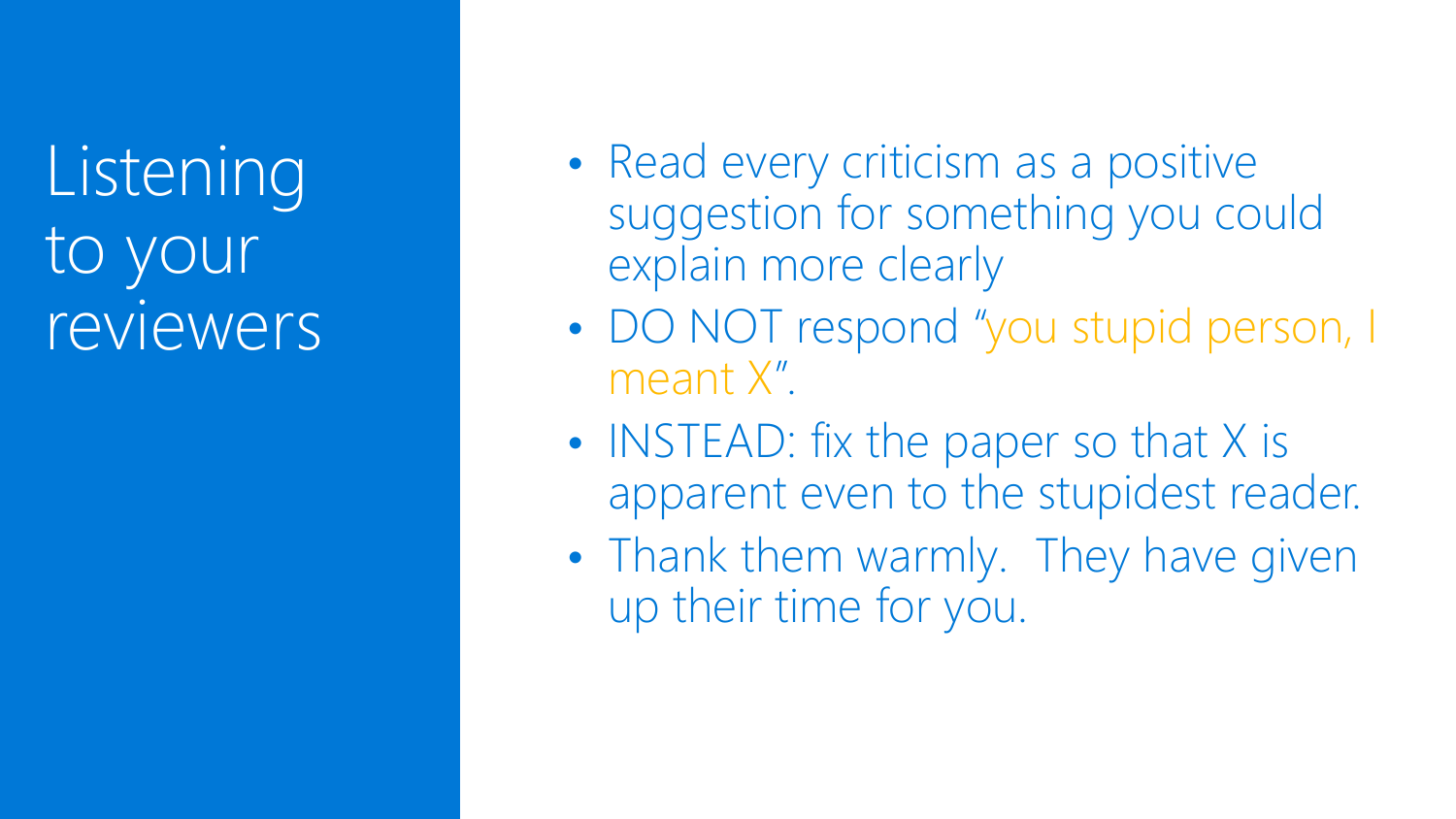- Summary 1. Don't wait: write
	- 2. Identify your key idea
	- 3. Tell a story
	- 4. Nail your contributions
	- 5. Related work: later
	- 6. Put your readers first (examples)
	- 7. Listen to your readers

#### More: www.microsoft.com/research/people/simonpj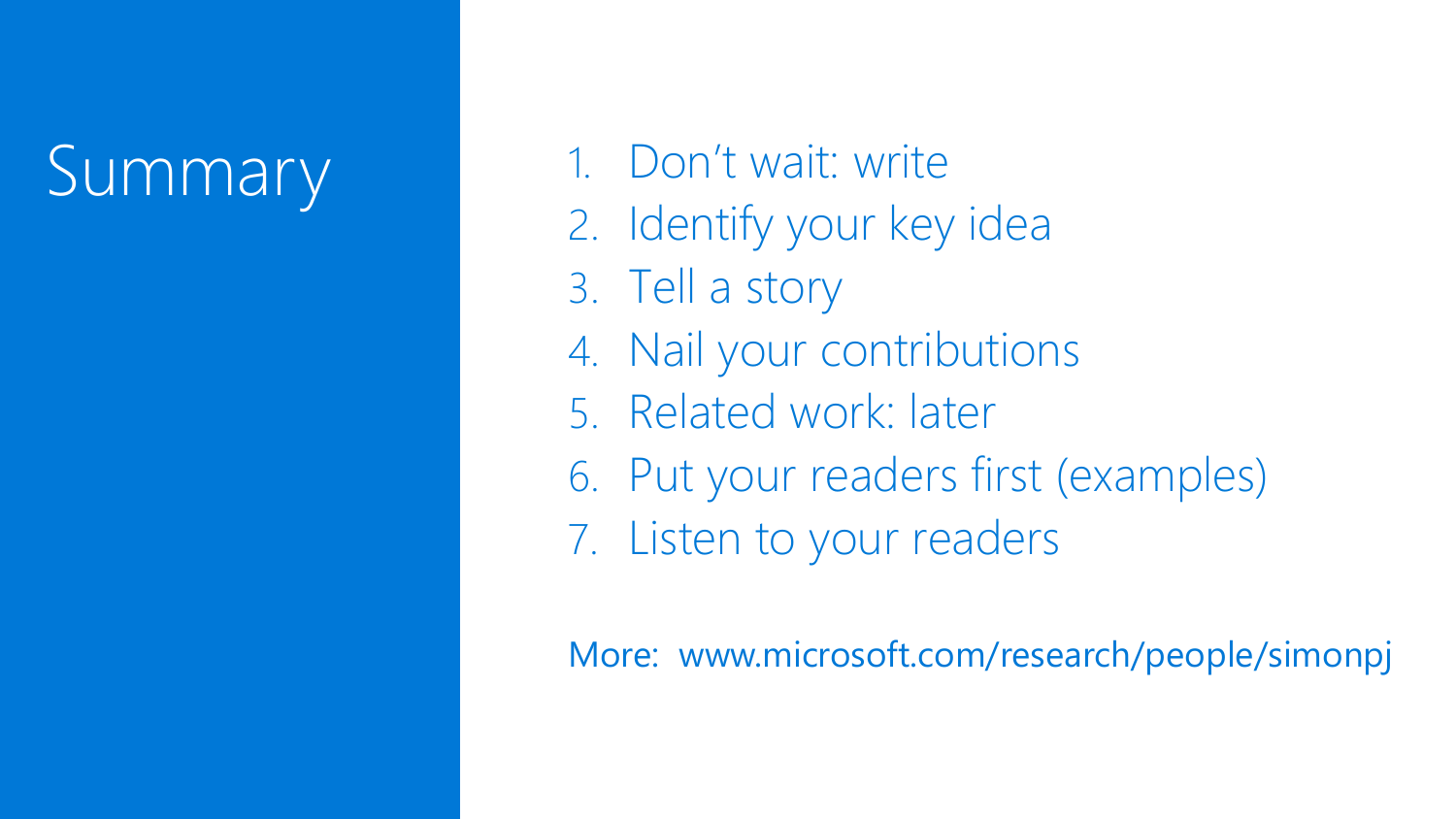# Language and Style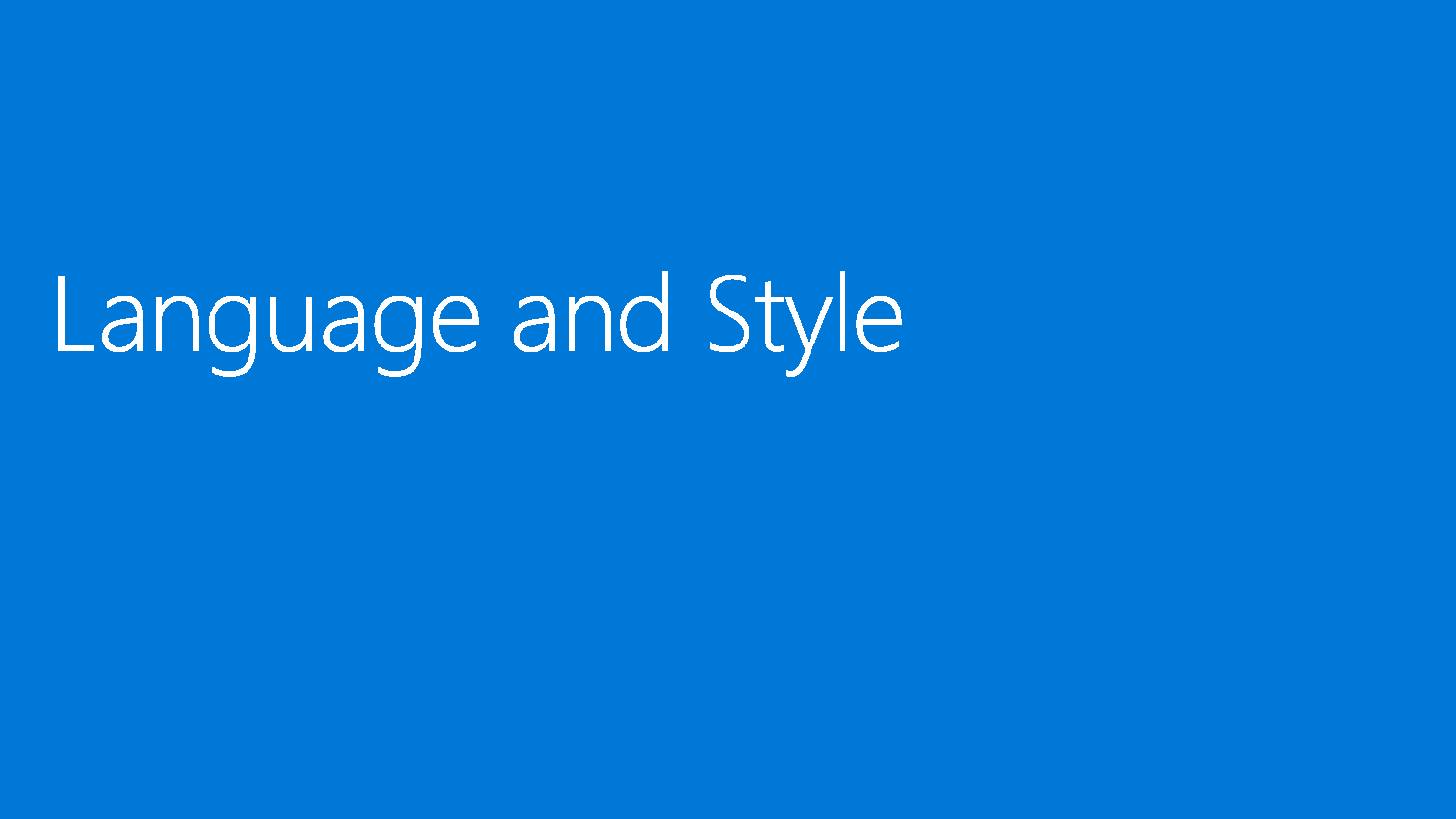- Basic stuff Submit by the deadline
	- Keep to the length restrictions
		- Do not narrow the margins
		- Do not use 6ot font
		- On occasion, supply supporting evidence (e.g. experimental data, or a written-out proof) in an appendix
	- Always use a spell checker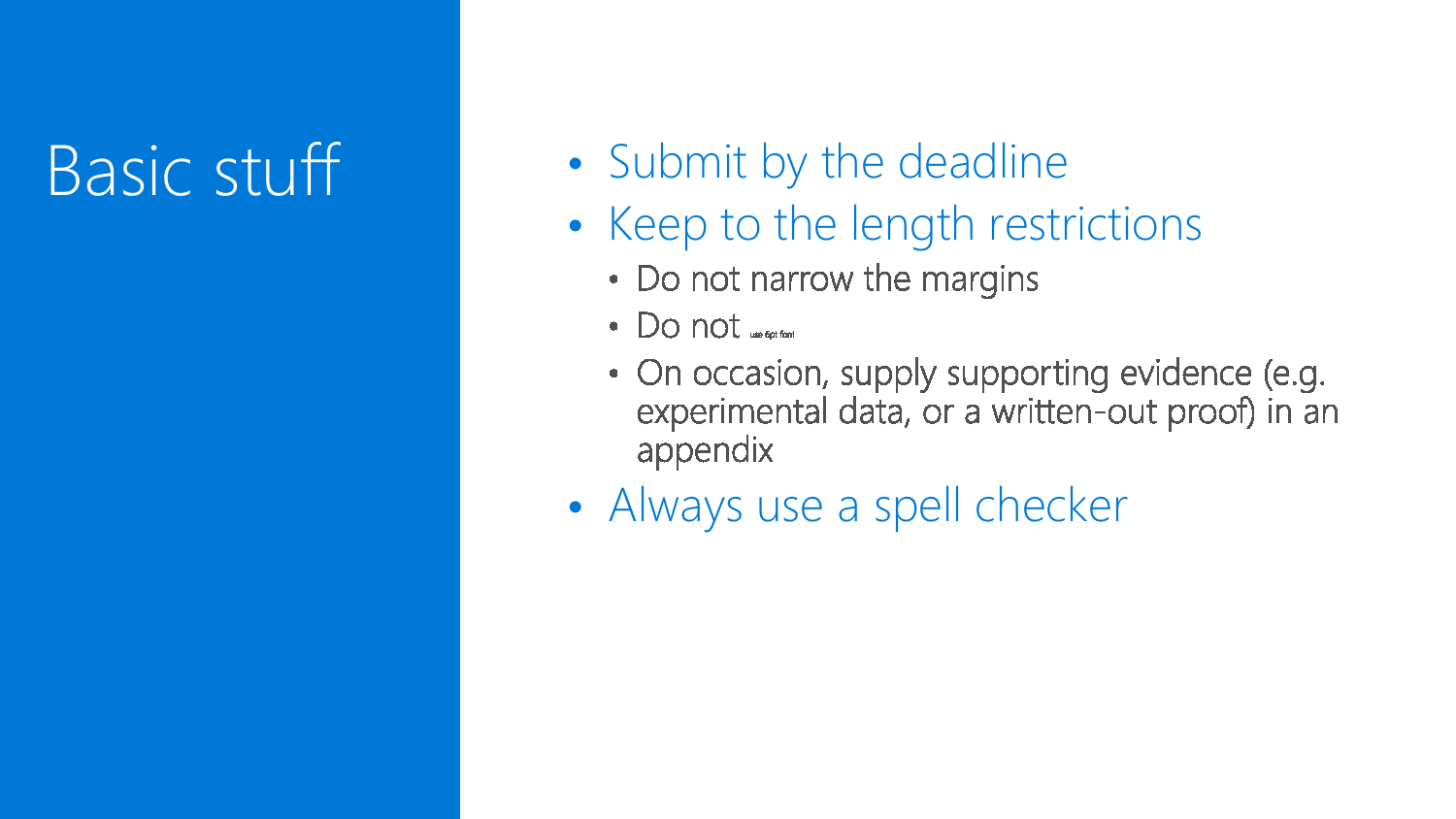### Visual structure

- Give strong visual structure to your paper using
	- sections and sub-sections
	- bullets
	- · italics
	- · laid-out code
- Find out how to draw pictures, and use them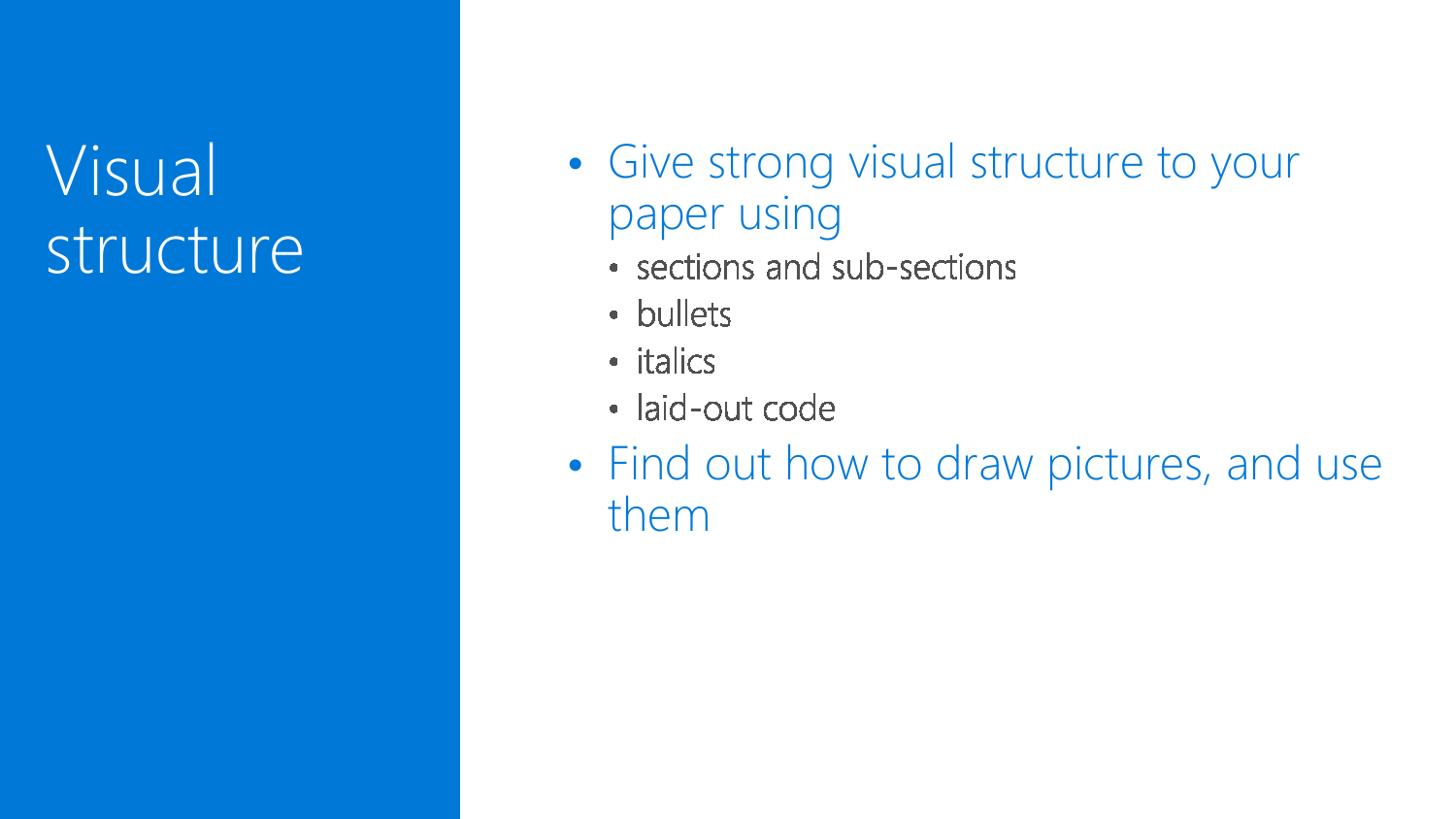### Visual structure



#### Figure 3. A heap object

The three cases above do not exhaust the possible forms of  $f$ . It might also be a THUNK, but we have already dealt with that case (rule THUNK). It might be a CON, in which case there cannot be any pending arguments on the stack, and rules UPDATE or RET apply.

#### The eval/apply model 4.3

The last block of Figure 2 shows how the eval/apply model deals with function application. The first three rules all deal with the case of a  $FUN$  applied to some arguments:

- If there are exactly the right number of arguments, we behave exactly like rule KNOWNCALL, by tail-calling the function. Rule EXACT is still necessary - and indeed has a direct counterpart in the implementation - because the function might not be statically known.
- If there are too many arguments, rule CALLK pushes a call ia i a fi ¥ mani

remainder of the object is called the *payload*, and may consist of a mixture of pointers and non-pointers. For example, the object  $CON(C, a_1... a_n)$  would be represented by an object whose info pointer represented the constructor  $C$  and whose payload is the arguinents  $a_1 \ldots a_n$ .

The info table contains:

- Executable code for the object. For example, a  $FUN$  object has code for the function body.
- An object-type field, which distinguishes the various kinds of objects (FUN, PAP, CON etc) from each other.
- Layout information for garbage collection purposes, which describes the size and layout of the payload. By "layout" we mean which fields contain pointers and which contain nonpointers, information that is essential for accurate garbage collection.
- Type-specific information, which varies depending on the object type. For example, a FUN object contains its arity; a CON object contains its constructor tag, a small integer that distinguishes the different constructors of a data type; and so on.

In the case of a PAP, the size of the object is not fixed by its info table; instead, its size is stored in the object itself. The layout of its fields (e.g. which are pointers) is described by the (initial segment of) an argument-descriptor field in the info table of the FUN object which is always the first field of a PAP. The other kinds of heap object all have a size that is statically fixed by their info table.

A very common operation is to jump to the entry code for the object, so GHC uses a slightly-optimised version of the representation in Figure 3. GHC places the info table at the addresses immediately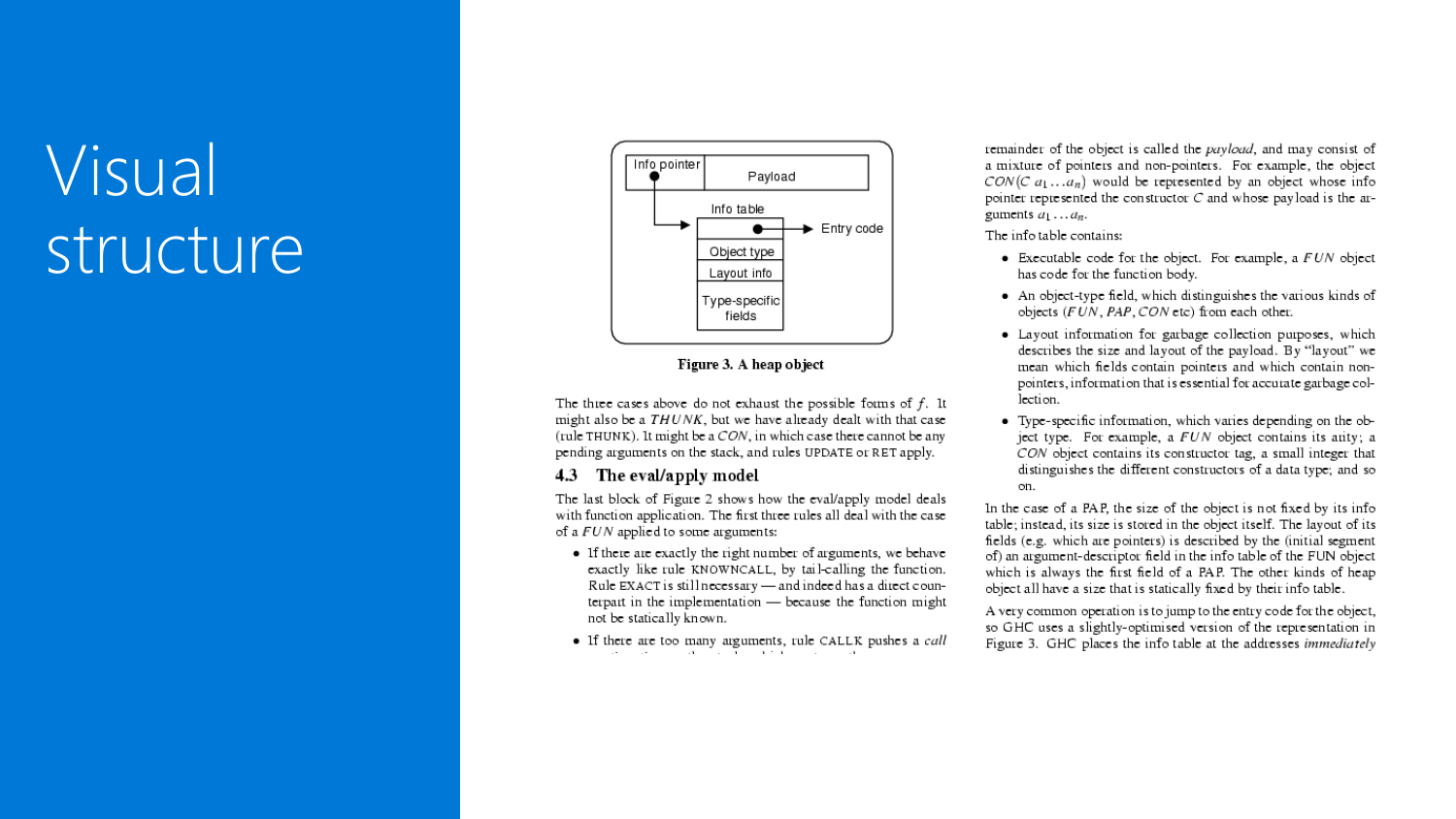#### Use the use uie<br>active voice Mo! Yes!

The passive voice is "respectable" but it deadens your paper. Avoid it at all costs.

It can be seen that...

34 tests were run

These properties were thought desirable

It might be thought that this would be a type error



We can see that...

We ran 34 tests

We wanted to retain these properties

You might think this would be a type error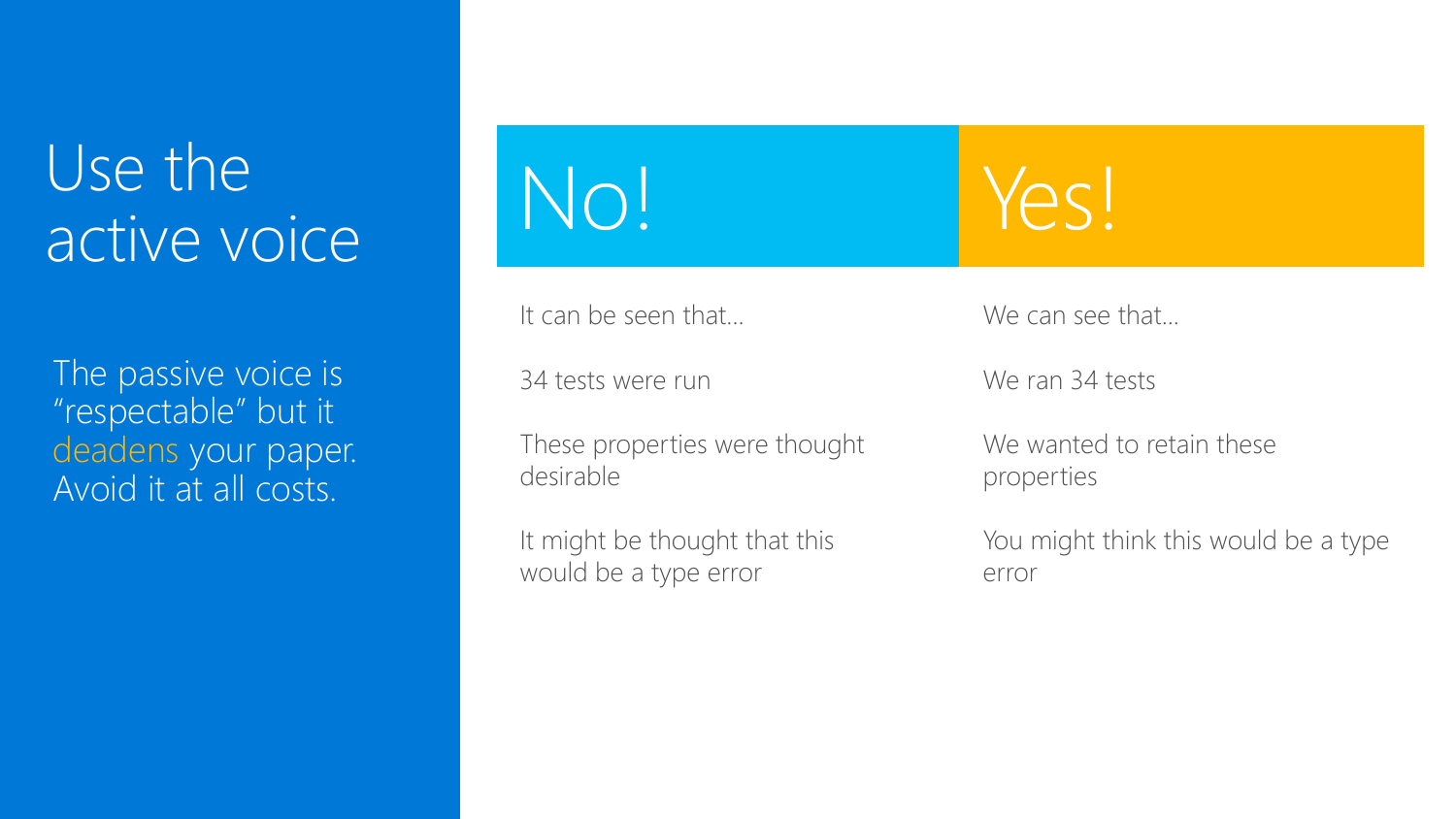#### Use simple, direct language



The object under study was displaced horizontally

On an annual basis

Endeavour to ascertain

It could be considered that the speed of storage reclamation left something to be desired



The ball moved sideways

Yearly

Find out

The garbage collector was really slow